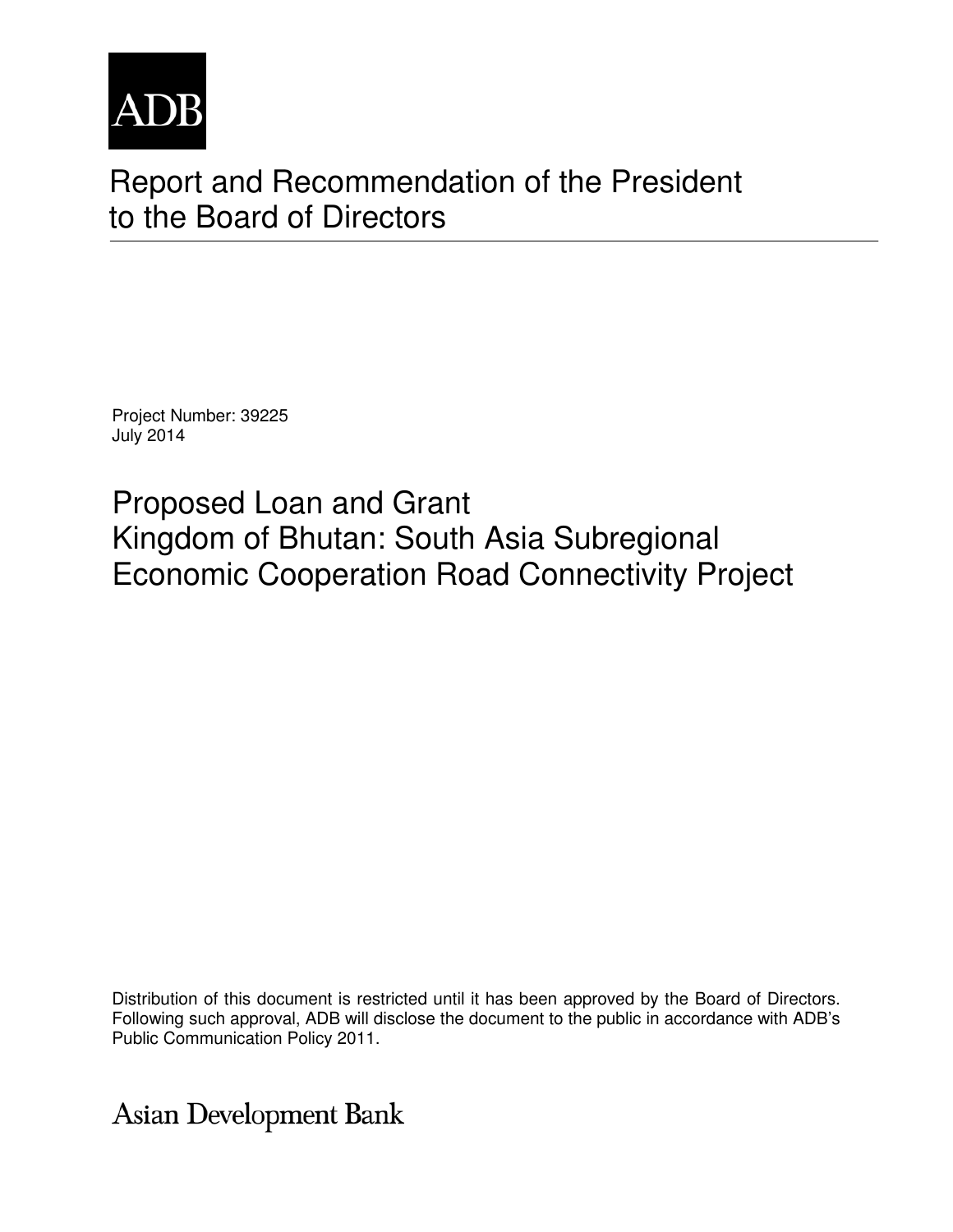#### **CURRENCY EQUIVALENTS**

(as of 17 June 2014)

| Currency unit |     | ngultrum (Nu) |
|---------------|-----|---------------|
| Nu1.00        | $=$ | \$0.016605    |
| \$1.00        | $=$ | Nu60.224500   |

#### **ABBREVIATIONS**

| ADB            | Asian Development Bank                      |
|----------------|---------------------------------------------|
| <b>DOR</b>     | Department of Roads                         |
| <b>EIA</b>     | environmental impact assessment             |
| km             | kilometer                                   |
| <b>O&amp;M</b> | operation and maintenance                   |
| <b>SASEC</b>   | South Asia Subregional Economic Cooperation |
| <b>SEWH</b>    | Southern East-West Highway                  |
|                |                                             |

#### **NOTES**

(i) In this report, "\$" refers to US dollars.

| <b>Vice-President</b><br><b>Director General</b><br><b>Director</b> | W. Zhang, Operations 1<br>H. Kim, South Asia Department (SARD)<br>H. Yamaguchi, Officer-In-Charge, Transport and Communications<br>Division, SARD                                                                                                                                                                              |
|---------------------------------------------------------------------|--------------------------------------------------------------------------------------------------------------------------------------------------------------------------------------------------------------------------------------------------------------------------------------------------------------------------------|
| <b>Team leader</b><br><b>Team members</b>                           | T. Sakai, Transport Specialist, SARD<br>C. Chen, Senior Transport Specialist, SARD<br>A. Chiang, Transport Specialist, SARD<br>T. Kawabata, Transport Specialist, SARD<br>H. Koide, Principal Regional Cooperation Specialist, Office of<br>Regional Economic Integration<br>T. Morita, Counsel, Office of the General Counsel |
| <b>Peer reviewer</b>                                                | K. Yangzom, Environment Specialist, SARD<br>S. Zhao, Social Development Specialist, SARD<br>S. Date, Senior Transport Specialist, Southeast Asia Department                                                                                                                                                                    |

<span id="page-1-5"></span><span id="page-1-4"></span><span id="page-1-3"></span><span id="page-1-2"></span><span id="page-1-1"></span><span id="page-1-0"></span>In preparing any country program or strategy, financing any project, or by making any designation of or reference to a particular territory or geographic area in this document, the Asian Development Bank does not intend to make any judgments as to the legal or other status of any territory or area.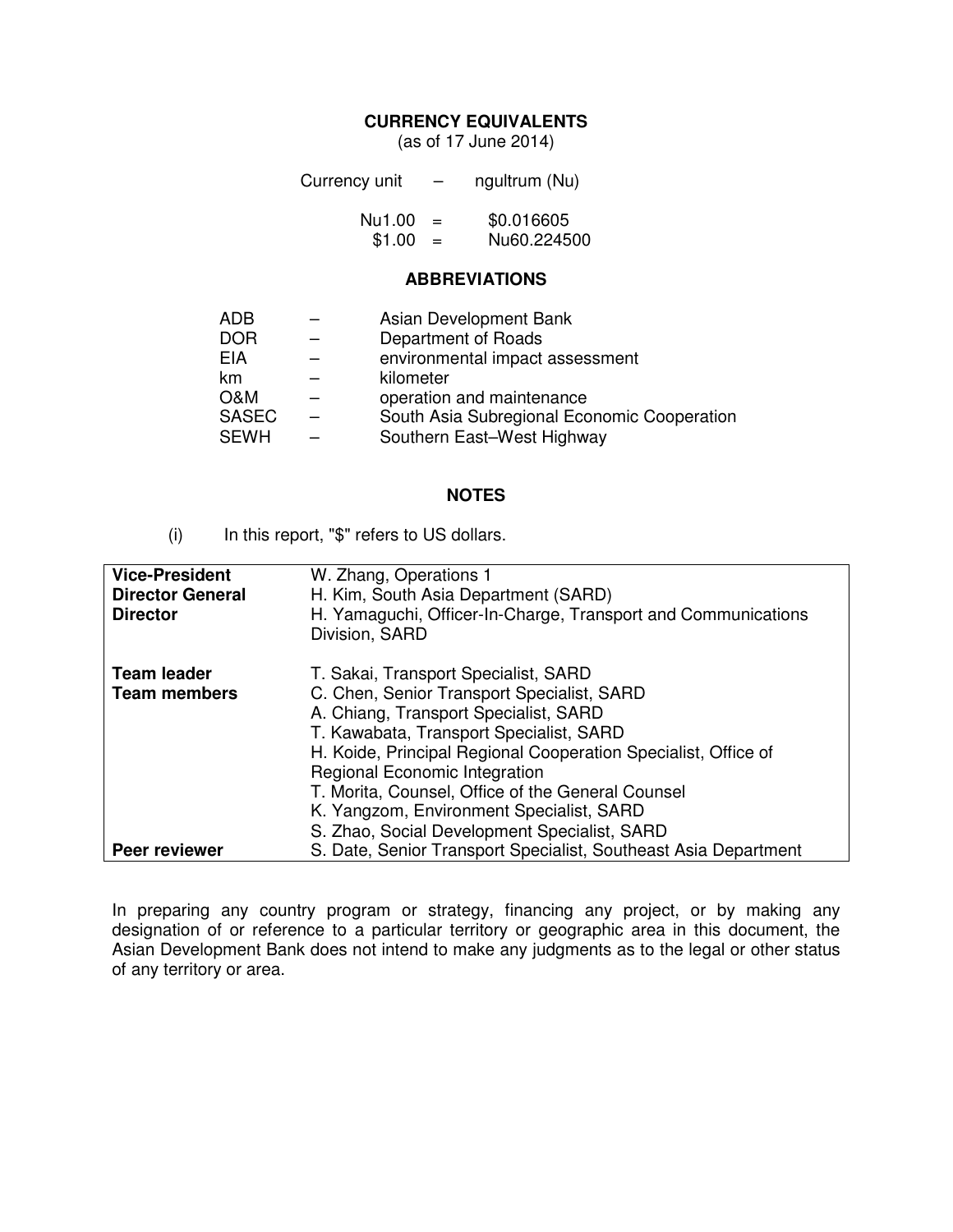## **CONTENTS**

## PROJECT AT A GLANCE

| I.  | THE PROPOSAL                                                                                                                                            |                                          |
|-----|---------------------------------------------------------------------------------------------------------------------------------------------------------|------------------------------------------|
| ΙΙ. | THE PROJECT                                                                                                                                             |                                          |
|     | Rationale<br>А.<br>В.<br>Impact and Outcome<br>C.<br>Outputs<br>D.<br><b>Investment and Financing Plans</b><br>Е.<br><b>Implementation Arrangements</b> | 3<br>$\ensuremath{\mathsf{3}}$<br>4<br>5 |
| Ш.  | <b>DUE DILIGENCE</b><br>Technical<br>А.                                                                                                                 | 6<br>6                                   |
|     | <b>B.</b><br><b>Economic and Financial</b>                                                                                                              | 6                                        |
|     | C.<br>Governance<br>D.<br><b>Poverty and Social</b>                                                                                                     | $\,6$<br>$\overline{7}$                  |
|     | E., 197<br>Safeguards                                                                                                                                   | 8                                        |
|     | F.<br><b>Risks and Mitigating Measures</b>                                                                                                              | 9                                        |
| IV. | <b>ASSURANCES</b>                                                                                                                                       | 10                                       |
| V.  | <b>RECOMMENDATION</b>                                                                                                                                   | 10                                       |
|     |                                                                                                                                                         |                                          |
|     | <b>APPENDIXES</b>                                                                                                                                       |                                          |
| 1.  | Design and Monitoring Framework                                                                                                                         | 11                                       |

<span id="page-2-1"></span><span id="page-2-0"></span>2. List of Linked Documents 14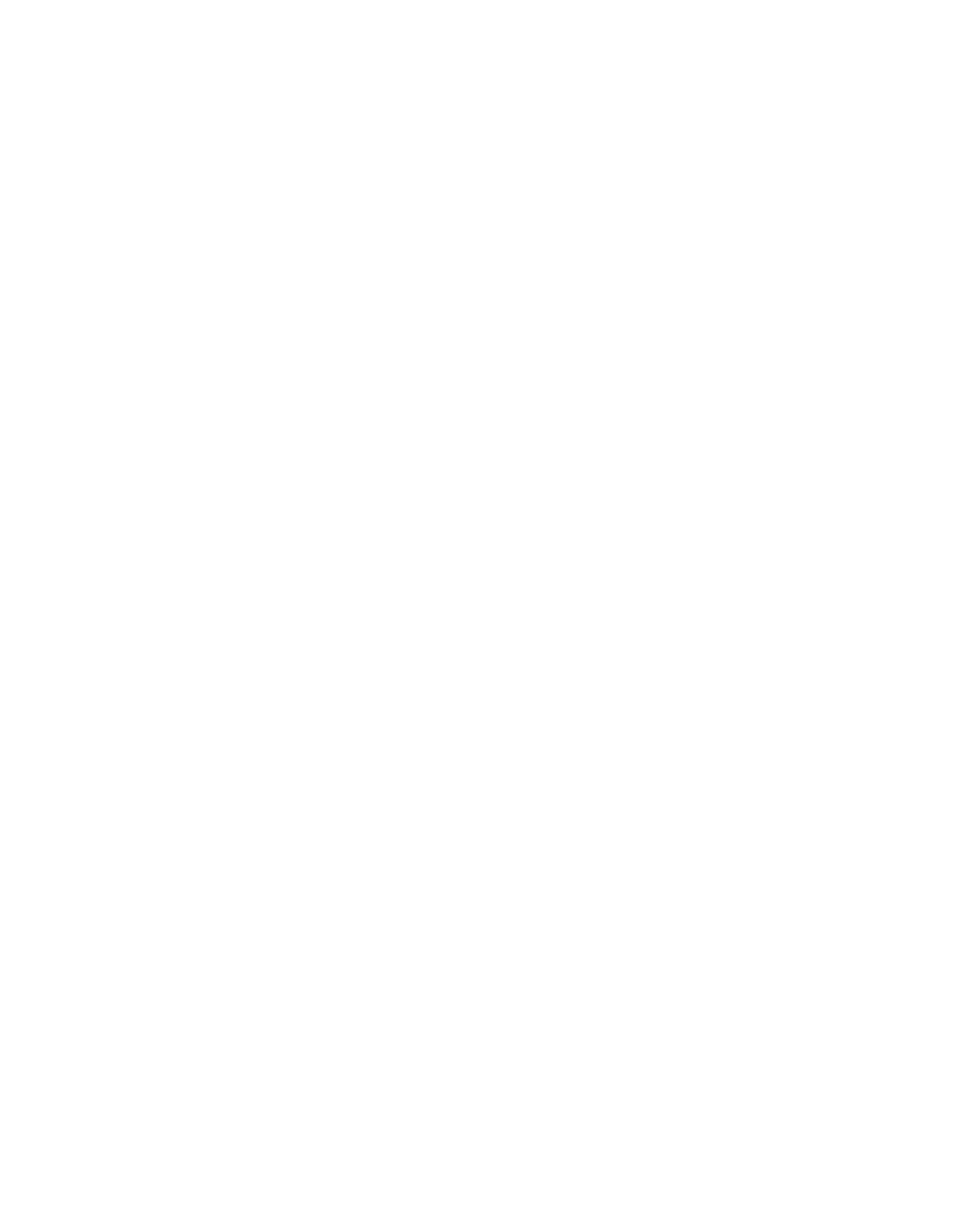## **PROJECT AT A GLANCE**

<span id="page-4-1"></span><span id="page-4-0"></span>

| 1. | <b>Basic Data</b>                                                                                        |                                                                                                                                                                                    |                                                                    | Project Number: 39225-034                            |
|----|----------------------------------------------------------------------------------------------------------|------------------------------------------------------------------------------------------------------------------------------------------------------------------------------------|--------------------------------------------------------------------|------------------------------------------------------|
|    | <b>Project Name</b>                                                                                      | South Asia Subregional Economic<br><b>Cooperation Road Connectivity Project</b>                                                                                                    | <b>Department</b><br>/Division                                     | SARD/SATC                                            |
|    | <b>Country</b><br><b>Borrower</b>                                                                        | <b>Bhutan</b><br>Kingdom of Bhutan                                                                                                                                                 | <b>Executing Agency</b>                                            | Department of Roads,<br><b>Phuentsholing Thromde</b> |
|    | 2. Sector                                                                                                | Subsector(s)                                                                                                                                                                       |                                                                    | ADB Financing (\$ million)                           |
|    | <b>Transport</b>                                                                                         | Road transport (non-urban)                                                                                                                                                         |                                                                    | 50.35                                                |
|    |                                                                                                          |                                                                                                                                                                                    | <b>Total</b>                                                       | 50.35                                                |
|    | 3. Strategic Agenda                                                                                      | <b>Subcomponents</b>                                                                                                                                                               | <b>Climate Change Information</b>                                  |                                                      |
|    | Inclusive economic<br>growth (IEG)<br>Environmentally<br>sustainable growth (ESG) environmental concerns | Pillar 1: Economic opportunities, including<br>jobs, created and expanded<br>Global and regional transboundary<br>Regional integration (RCI) Pillar 1: Cross-border infrastructure | Adaptation (\$ million)<br>Climate Change impact on the<br>Project | 1.60<br>High                                         |
|    | 4. Drivers of Change                                                                                     | <b>Components</b>                                                                                                                                                                  | <b>Gender Equity and Mainstreaming</b>                             |                                                      |
|    | development (GCD)                                                                                        | Governance and capacity Organizational development                                                                                                                                 | Some gender elements (SGE)                                         |                                                      |
|    | 5. Poverty Targeting                                                                                     |                                                                                                                                                                                    | <b>Location Impact</b>                                             |                                                      |
|    | Project directly targets<br>poverty                                                                      | <b>No</b>                                                                                                                                                                          | Regional                                                           | High                                                 |
|    | 6. Risk Categorization:                                                                                  | Complex                                                                                                                                                                            |                                                                    |                                                      |
|    | 7. Safeguard Categorization                                                                              | Environment: A Involuntary Resettlement: A Indigenous Peoples: C                                                                                                                   |                                                                    |                                                      |
|    | 8. Financing                                                                                             |                                                                                                                                                                                    |                                                                    |                                                      |
|    | <b>Modality and Sources</b>                                                                              |                                                                                                                                                                                    | Amount (\$ million)                                                |                                                      |
|    | <b>ADB</b>                                                                                               |                                                                                                                                                                                    | 50.35                                                              |                                                      |
|    |                                                                                                          | Sovereign Project grant: Asian Development Fund                                                                                                                                    | 18.96                                                              |                                                      |
|    | <b>Cofinancing</b>                                                                                       | Sovereign Project Ioan: Asian Development Fund                                                                                                                                     | 31.39<br>0.00                                                      |                                                      |
|    | None                                                                                                     |                                                                                                                                                                                    | 0.00                                                               |                                                      |
|    | <b>Counterpart</b>                                                                                       |                                                                                                                                                                                    | 18.65                                                              |                                                      |
|    | Government                                                                                               |                                                                                                                                                                                    | 18.65                                                              |                                                      |
|    | <b>Total</b>                                                                                             |                                                                                                                                                                                    | 69.00                                                              |                                                      |
|    |                                                                                                          |                                                                                                                                                                                    |                                                                    |                                                      |
|    | 9. Effective Development Cooperation<br>Use of country procurement systems                               | <b>No</b>                                                                                                                                                                          |                                                                    |                                                      |
|    | Use of country public financial management systems                                                       | Yes                                                                                                                                                                                |                                                                    |                                                      |
|    |                                                                                                          |                                                                                                                                                                                    |                                                                    |                                                      |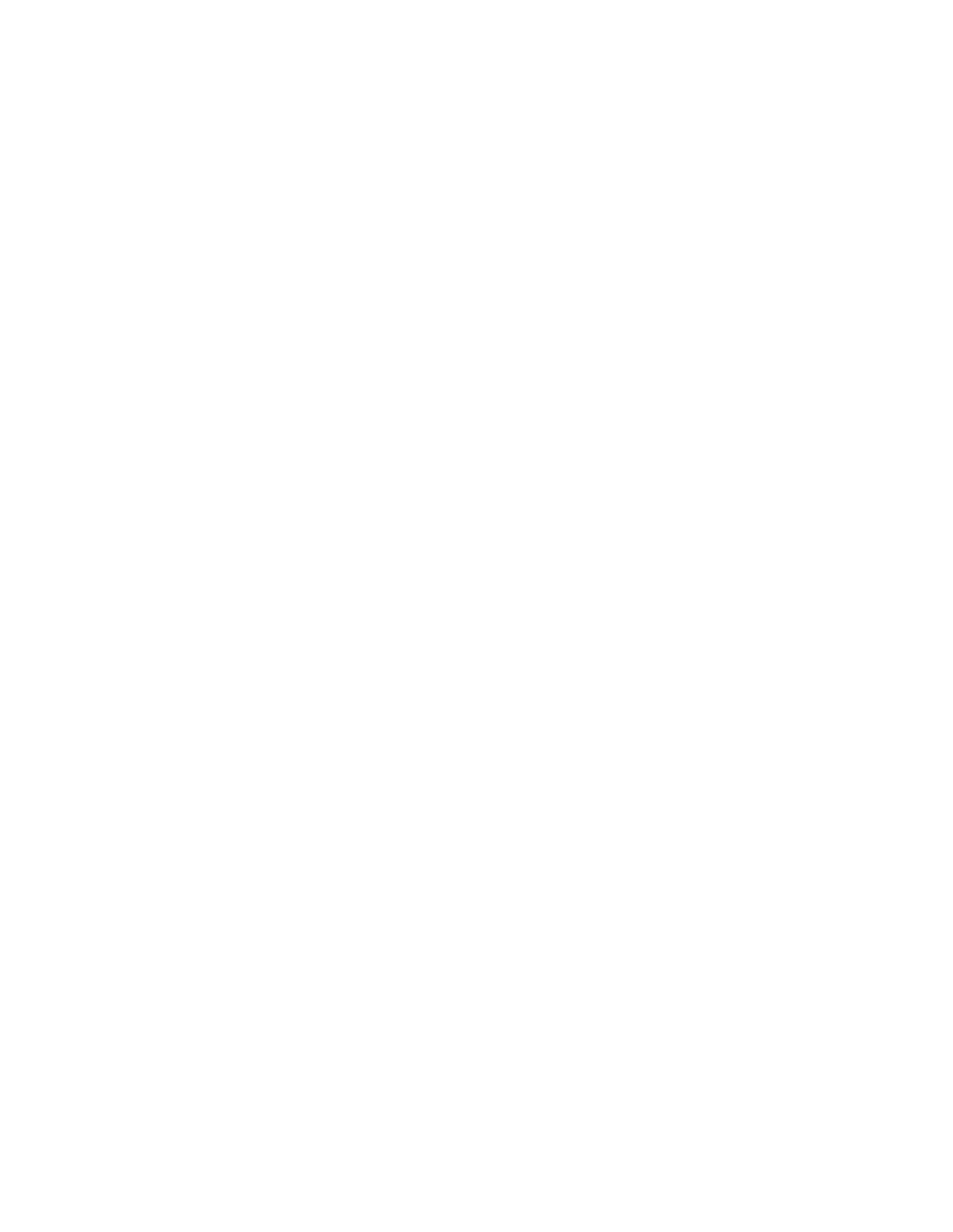#### **I. THE PROPOSAL**

1. I submit for your approval the following report and recommendation on (i) a proposed loan, and (ii) a proposed grant, both to the Kingdom of Bhutan for the South Asia Subregional Economic Cooperation Road Connectivity Project.<sup>1</sup>

2. The project will promote regional connectivity with neighboring countries through investments in road construction, a land port and a custom station that will facilitate crossborder trade. The project will also improve Bhutan's national road network in remote areas in the southeastern part of Bhutan near the border with India, providing people in that region with better access to economic opportunities and social services. The project will thereby support efficient and safe transport of goods within Bhutan and to and from neighboring countries.

#### **II. THE PROJECT**

#### **A. Rationale**

3. Landlocked Bhutan faces unique development challenges and opportunities. The country's small population of about 720,000 is dispersed throughout its mostly mountainous terrain.<sup>2</sup> The country is also vulnerable to moderate-to-high seismic risks. This and formidable weather conditions make it difficult to achieve economy of scale in delivering services and costly to build and maintain vital infrastructure, particularly roads. Bordered by India in the east, west, and south, Bhutan is heavily reliant on its much larger neighbor for international trade. India accounts for 84% of its exports, including electricity; and 73% of its imports.<sup>3</sup> However, Bhutan's inadequate cross-border road network and infrastructure are hampering its international trade and logistics. It is important to lower high transport costs and improve poor accessibility, to spur the country's economic and social development.

4. Roads are the main mode of passenger and freight transport within the country and with neighboring states in India. The current network comprises about 10,577 kilometers (km) of roads, divided into six major classes: (i) 2,438 km of national highways, (ii) 6 km of expressways, (iii) 1,178 km of feeder roads, (iv) 350 km of urban roads, (v) 5,375 km of farm roads, and (vi) 1,230 km of access roads. Of this network, 93% of all national highways, 90% of urban roads, and 20% of feeder and access roads are sealed. However, use of the sealed network becomes difficult during the rainy season because narrow roads along steep hillsides are prone to landslides. The feeder and farm road network expanded significantly since 2000, and 201 of the country's 205 blocks of villages were connected by motorable roads in 2013. However, an estimated 20% of rural people still need to travel more than 1 hour to have access to essential services. Connecting people to the national highway network will further improve this accessibility.

5. The national highways are the main arteries in the road network. The Northern East– West Highway (553 km) passes through the center of the country and links Thimphu, which is the capital city of Bhutan, with the central and eastern regions. Several north–south national highways run between points on the border with India and the Northern East-West Highway. These include the main access highway between Thimphu and Phuentsholing, the largest border city with India. The Southern East–West Highway (SEWH) will run for 717 km along the

 $1$  The design and monitoring framework is in Appendix 1.  $\overline{a}$ 

<sup>2</sup> ADB. 2013. *Basic Statistics 2013*. Manila.

<span id="page-6-0"></span><sup>&</sup>lt;sup>3</sup> Bhutan's international sea trade currently moves through Kolkata Port in India. Chittagong Port in Bangladesh is expected to become an alternative port in the future.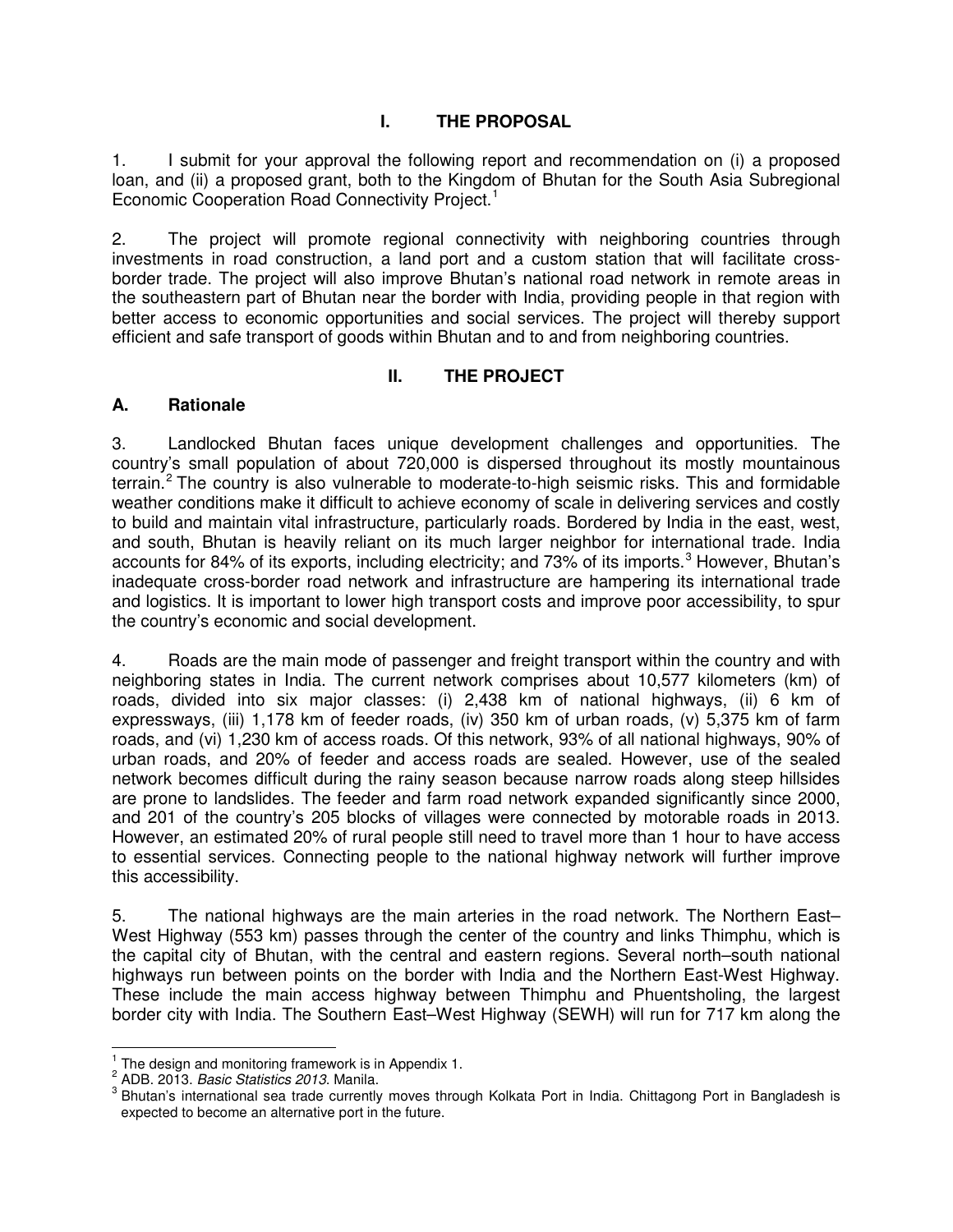border with India in the south when it is complete, but only 185 km has been built so far. Another 194 km is under construction. Completion of the SEWH is critical. Transport between east and west in the country's south now often involves roundabout routes, either further south via India or through a long indirect journey using the Northern East–West Highway to the north. This constrains economic and social development in the southeastern parts of Bhutan that are poorer than most other regions, as well as in places along the border with India that have industrial estates and cross-border facilities. Building a national highway connection to Nganglam and Samdrup Jongkhar is important to developing southeastern Bhutan.

6. The main crossing points between Bhutan and India are at Phuentsholing, Gelephu, Nganglam, and Samdrup Jongkhar. These border crossings connect Bhutan's main north–south highways with India's national highway network. Phuentsholing, in the west, is the busiest, accounting for 40% of the passenger vehicles, 55% of the trucks, and 28% of the buses crossing between Bhutan and India each day. The inadequacy of the border facilities in dealing with this traffic causes heavy congestion in the city and is a constraint on trade through the city. About 26% of the cross-border traffic at Phuentsholing carries materials and products to and from the Pasakha industrial estate, located 15 km to the east. Provision of direct access between the Pasakha industrial estate and India, a mini dry port in Phuentsholing, and a bypass road between a mini dry port and a national highway will reduce the transport costs for this freight and increase the movement of goods, which would in turn improve Bhutan's trade competitiveness.

7. The government's strategic thrusts under the country's 11th five-year plan for 2013– 2018 are inclusive social development, accelerated green economic development, and strategic infrastructure development.<sup>[4](#page-0-0)</sup> The main aim in the transport sector is to ensure safe, efficient, and reliable services. Improving efficiency in the sector will boost domestic and cross-border trade and allow better delivery and wider coverage of basic social services. The government also plans to promote eco-friendly transport. This will include the introduction of clean-energy vehicles.

8. The five-year plan's top priority is to finish the construction and upgrading of the entire length of the SEWH by the end of the plan period, which will cost almost \$122 million, or about 54% of the capital expenditures in the road sector under the plan. Together with planned improvement of the border trade facilities, this will remove the inefficiencies at international land border crossings, improve domestic and international trade, and make the country's remote southeastern communities more accessible.

9. In 2001, ADB supported the establishment of the South Asia Subregional Economic Cooperation (SASEC) between Bangladesh, Bhutan, India, and Nepal. During a series of meetings of the SASEC transport working group, the members made it a priority for Bhutan to develop a mini dry port in Phuentsholing and a direct access road between the Pasakha industrial estate and India. The South Asia Subregional Economic Cooperation Road Connectivity Project will improve one of the most important segments of the SASEC corridor 2 and is one of the projects aimed at strengthening road connectivity along SASEC corridors 4 and 8 and in adjoining areas. ADB-supported SASEC road connectivity investment program for India includes 126 km of Asian Highway 48, which connects Jaigaon City on India's border with

<span id="page-7-0"></span><sup>4</sup> Government of Bhutan. Gross National Happiness Commission. 2013. *Eleventh Five Year Plan Volume I: Main Document*. Thimphu.  $\overline{a}$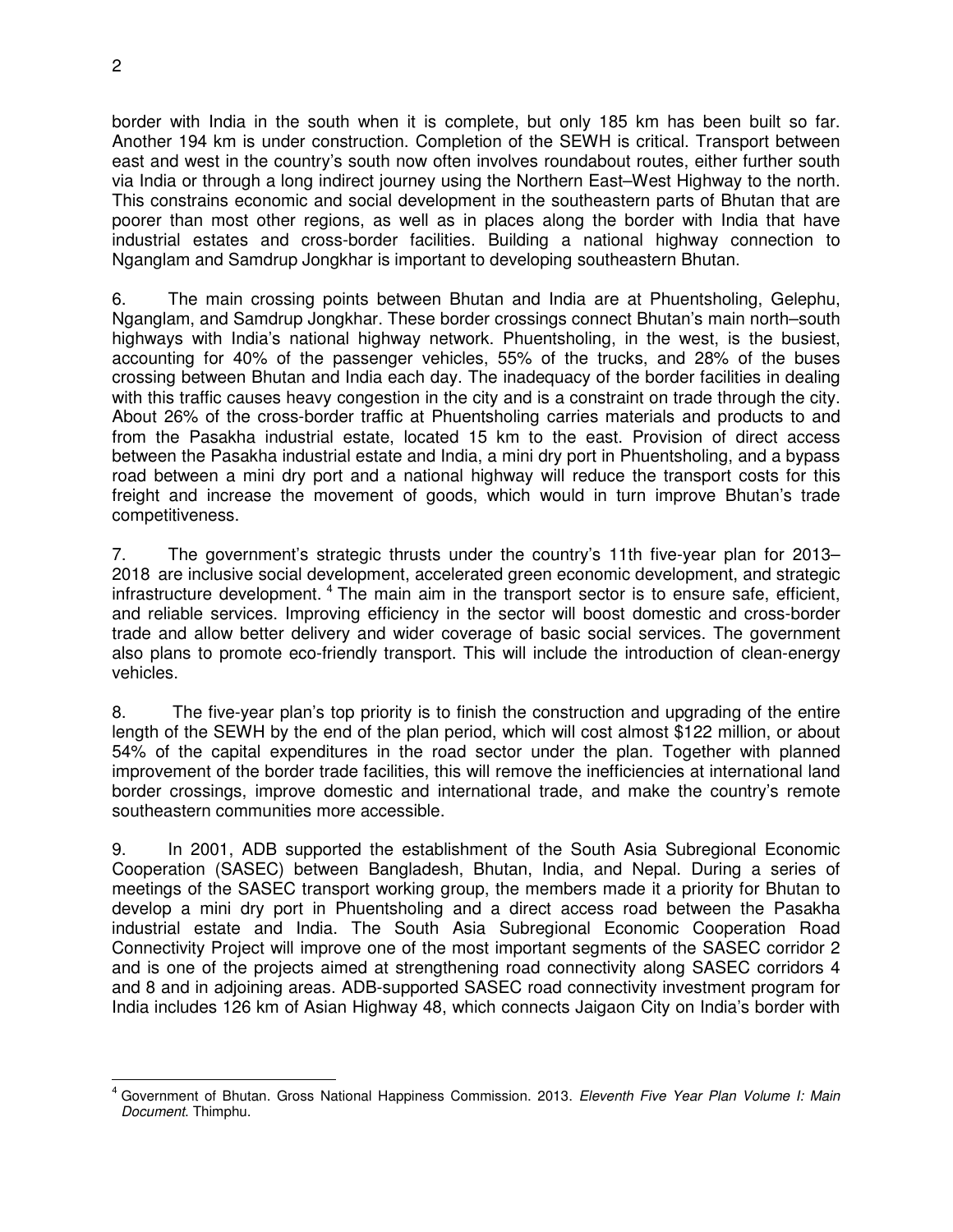Bhutan with Changrabandha City on its border with Bangladesh.<sup>[5](#page-1-0)</sup> To enhance the effectiveness of transport infrastructure initiatives in the SASEC subregion, ADB is implementing a trade facilitation program loan and grant project and four technical assistance projects in Bangladesh, Bhutan, and Nepal.<sup>[6](#page-1-1)</sup> These will support efficient, secure cross-border trade processes in the subregion and include the development of modern, effective customs administration and streamlined, transparent trade procedures. These projects will help Bhutan comply with the Revised Kyoto Convention standards to simplify and harmonize customs procedures.

10. Bhutan has depended on external assistance to develop its road network, mainly from ADB, the World Bank, and the governments of Austria, India, Japan, the Netherlands, and Switzerland. ADB's contribution so far has been 7 loans and grants and 17 technical assistance projects, including 7 to prepare projects. The 2013 validation report by ADB's Independent Evaluation Department on the final review of the country partnership strategy for 2010–2012 stated that ADB contributed to inclusive social development through interventions that enhance rural connectivity.<sup>[7](#page-1-2)</sup> The report also identified a need for ADB to explore further technical support to strengthen the capacity of implementing agencies in the road sector. ADB's 2013 project completion report on its Road Network Project in Bhutan saw a need to provide continuous onthe-job training opportunities and to institutionalize the use of the road asset management system. <sup>[8](#page-1-3)</sup> Among the improvements required, the government must equip its officials with the practical skills needed to design roads with the necessary climate resilience and road safety standards and to maintain them once they are built.

11. The project and its outcome are consistent with the strategic objective set in ADB's country partnership strategy, 2014–2018 to assist the government in achieving broad-based economic growth by enhancing the main road network. <sup>[9](#page-1-4)</sup> The project also supports the government's plans to boost international and regional trade and to promote eco-friendly transport on a pilot basis. The project is included in the Bhutan country operations business plan, 2014–2016 and in the Regional Operations Business Plan: South Asia, 2014–2016.<sup>[10](#page-1-5)</sup>

#### **B. Impact and Outcome**

12. The project's impact will be improved cross-border movement of goods between Bhutan and neighboring countries. The outcome will be improved road connectivity and transport efficiency in the project areas in Bhutan.

#### **C. Outputs**

13. The outputs will be (i) the construction of roads and the establishment of trade infrastructure; (ii) the improvement of road construction and maintenance capacity; and (iii) the

<sup>5</sup> ADB. 2014. *Report and Recommendation of the President to the Board of Directors: Proposed Multitranche Financing Facility to India for SASEC Road Connectivity Investment Program.* Manila. 6  $\overline{a}$ 

ADB. 2012. *Report and Recommendation of the President to the Board of Directors: Proposed Policy-Based Loans and Grants for SASEC Trade Facilitation Program*. Manila; ADB. 2013. *Technical Assistance for Trade Facilitation in South Asia.* Manila; ADB. 2013. *Technical Assistance to the Kingdom of Bhutan for Supporting Participation in the South Asia Subregional Cooperation Trade Facilitation Program.* Manila; ADB. 2013. *Technical Assistance to the People's Republic of Bangladesh for Supporting Participation in the South Asia Subregional Cooperation Trade Facilitation Program.* Manila; ADB. 2013. *Technical Assistance to Nepal for Supporting Participation in the South Asia Subregional Cooperation Trade Facilitation Program.* Manila.

<sup>7</sup> ADB. 2013. *Validation Report: Bhutan Country Partnership Strategy Final Review, 2010–2012.* Manila.

<sup>8</sup> ADB. 2013. *Completion Report: Road Network Project in Bhutan.* Manila.

<sup>9</sup> ADB. 2014. *Country Partnership Strategy: Bhutan, 2014–2018*. Manila.

<sup>10</sup>ADB. 2014. *Country Operations Business Plan: Bhutan, 2014–2016.* Manila; ADB. 2013. *Regional Operations Business Plan: South Asia, 2014–2016*. Manila.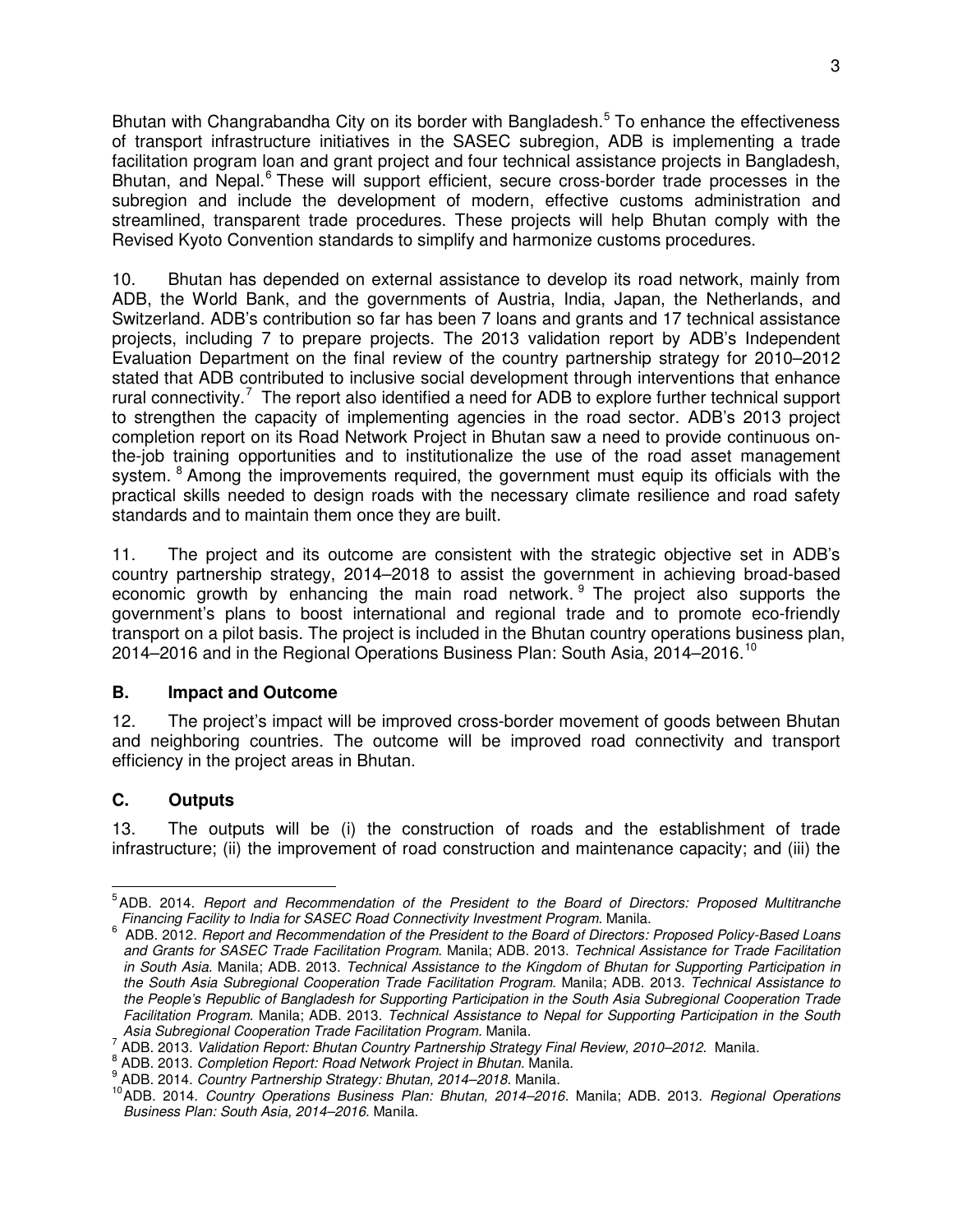promotion of eco-friendly transport. The first output will involve (i) construction of 68.3 km of the SEWH between Nganglam and Dewathang and about 1.2 km of access road between a point on Bhutan's border with India and the Pasakha industrial estate; (ii) establishment of a mini dry port in Phuentsholing City and a land custom station at Alay, which is the end of the new access road between a point on Bhutan's border with India and the Pasakha industrial estate and; (iii) construction of 2.7 km of road between the new mini dry port and a national highway to bypass traffic congestion in Phuentsholing City.

14. Key activities will include engagement of consultants to (i) prepare a detailed engineering design of the Alay land custom station and the bypass road in Phuentsholing City; (ii) supervise execution of civil works, including the procurement of related equipment, and (iii) help build the capacity of government engineers to manage road asset and design roads that incorporate appropriate road safety and climate resilience measures. The project will also engage contractors to execute the civil works, implement a pilot eco-friendly transport scheme, and procure the related equipment.

#### **D. Investment and Financing Plans**

15. The project is estimated to cost \$69.00 million (Table 1).<sup>[11](#page-2-0)</sup>

#### **Table 1: Project Investment Plan**

(\$ million)

| <b>Item</b> |                                                                                                   | <b>Amount<sup>a</sup></b> |
|-------------|---------------------------------------------------------------------------------------------------|---------------------------|
| А.          | Base Cost <sup>b</sup>                                                                            |                           |
|             | Roads built and trade infrastructure established                                                  | 53.00                     |
|             | Road construction and maintenance capacity improved<br>2.                                         | 0.70                      |
|             | Eco-friendly transport promoted<br>3.                                                             | 0.45                      |
|             | Subtotal (A)                                                                                      | 54.15                     |
| В.          | Contingencies <sup>c</sup>                                                                        | 14.45                     |
| C.          | <b>Financing Charges During Implementation</b> <sup>d</sup>                                       | 0.40                      |
|             | Total $(A+B+C)$                                                                                   | 69.00                     |
|             | a tradicate a term of station of 00.0 million to be fined as there ADD lease and speak as a super |                           |

Includes taxes and duties of \$0.9 million to be financed from ADB loan and grant resources.

 $<sup>b</sup>$  In January 2014 prices.</sup>

<sup>c</sup> Physical contingencies computed at 5% for civil works. Price contingencies computed at 1.5% on foreign exchange costs and 7.5% on local currency costs; includes provision for potential exchange rate fluctuation under the assumption of a purchasing power parity exchange rate.

<sup>d</sup> Includes interest during construction, computed for ADB loan at 1% per annum during the grace period and 1.5% per annum thereafter.

Source: Asian Development Bank estimates.

16. The government has requested a loan in various currencies equivalent to SDR20.305 million and a grant not exceeding \$18.96 million from ADB's Special Funds resources to help finance the project.<sup>[12](#page-2-1)</sup> The loan will have a 32-year term, including a grace period of 8 years, an interest rate of 1.0% per annum during the grace period and 1.5% per annum thereafter, and such other terms and conditions set forth in the draft loan and project agreements.

17. The financing plan is in Table 2.

<sup>&</sup>lt;sup>11</sup> ADB financing includes part of tax and duties of about \$0.9 million. The estimated expenditure is not excessive (1.8% of ADB financing amount) and will apply only to ADB-financed expenditures.  $\overline{a}$ 

 $12$  A country's eligibility for Asian Development Fund grants under the revised grant framework is determined by its risk of debt distress. The latest debt sustainability analysis determined that Bhutan had a moderate risk of debt distress and was therefore eligible to receive 50% of its Asian Development Fund allocation as grants.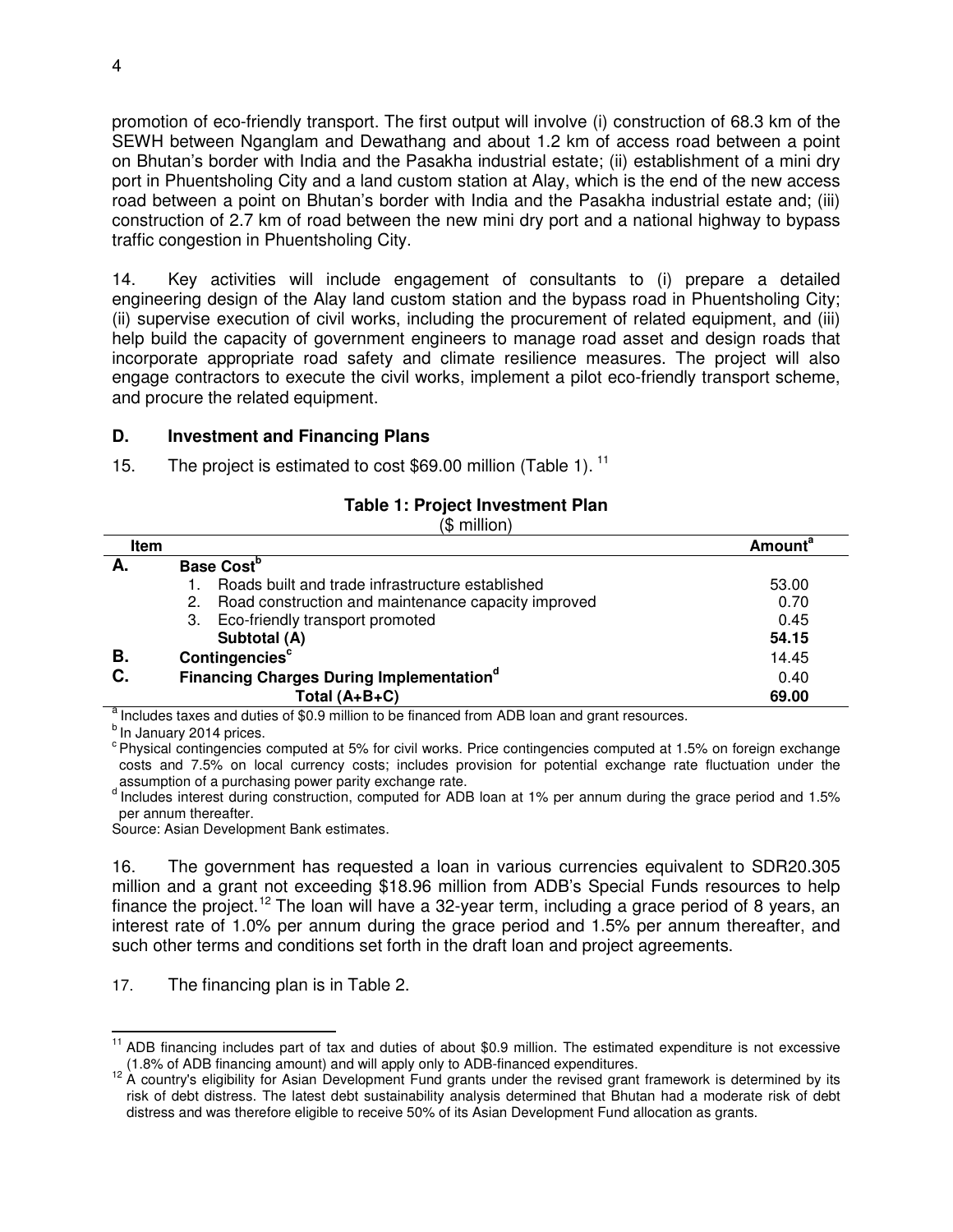|                                 | Amount        | <b>Share of</b> |
|---------------------------------|---------------|-----------------|
| <b>Source</b>                   | $($$ million) | Total $(\%)$    |
| Asian Development Bank          |               |                 |
| Special Funds resources (Ioan)  | 31.39         | 45.5            |
| Special Funds resources (grant) | 18.96         | 27.5            |
| Government                      | 18.65         | 27.0            |
| Total                           | 69.00         | 100.0           |

#### **Table 2: Financing Plan**

Source: Asian Development Bank estimates.

#### **E. Implementation Arrangements**

18. The implementation arrangements are summarized in Table 3 and described in detail in the project administration manual.

| <b>Aspects</b>                    | <b>Arrangements</b>                                                        |                 |         |
|-----------------------------------|----------------------------------------------------------------------------|-----------------|---------|
| Implementation period             | April 2013-June 2019                                                       |                 |         |
| Estimated completion date         | 30 June 2019                                                               |                 |         |
| Management                        |                                                                            |                 |         |
| Oversight body<br>(i)             | <b>National Steering Committee</b>                                         |                 |         |
|                                   | Department of Public Accounts, MOF (chair)                                 |                 |         |
|                                   | Department of Revenue and Customs, MOF; Department of Trade, Ministry      |                 |         |
|                                   | of Economic Affairs; DOR and DES, Ministry of Works and Human              |                 |         |
|                                   | Settlement; Phuentsholing Thromde (members)                                |                 |         |
| <b>Executing agencies</b><br>(ii) | DOR (for a new section of the Southern East-West Highway, Pasakha          |                 |         |
|                                   | access road, eco-friendly transport promotion, and construction and        |                 |         |
|                                   | maintenance capacity development)                                          |                 |         |
|                                   | Phuentsholing Thromde (Phuentsholing Municipal Government) (for a          |                 |         |
|                                   | bypass road, mini dry port, and land custom station)                       |                 |         |
| (iii) Implementation units        | DOR, 6 staff; Phuentsholing Thromde, 6 staff                               |                 |         |
| Procurement                       | International competitive bidding                                          | 6 contracts     | \$45.5  |
|                                   |                                                                            |                 | million |
|                                   | National competitive bidding                                               | 1 contract      | \$0.3   |
|                                   |                                                                            |                 | million |
|                                   | Procurement will be carried out in accordance                              |                 |         |
|                                   | with ADB's Procurement Guidelines (2013, as<br>amended from time to time). |                 |         |
| <b>Consulting services</b>        | Quality- and cost-based selection with full                                | 2 contracts     | \$6.4   |
|                                   | technical proposal and a 90:10 quality to cost                             | 1,028 person-   | million |
|                                   | proportion as the nature of the assignment                                 | months in total |         |
|                                   | requires priority consideration for quality.                               |                 |         |
|                                   |                                                                            |                 |         |
|                                   | Recruitment of consulting services will be                                 |                 |         |
|                                   | carried out in accordance with the Guidelines                              |                 |         |
|                                   | on the Use of Consultants (2013, as amended                                |                 |         |
|                                   | from time to time)                                                         |                 |         |
| Advance contracting               | Civil works and consulting services                                        |                 |         |
| Disbursement                      | Loan and grant proceeds will be disbursed in accordance with ADB's Loan    |                 |         |
|                                   | Disbursement Handbook (2012, as amended from time to time) and             |                 |         |
|                                   | detailed arrangements agreed upon between the government and ADB.          |                 |         |
|                                   |                                                                            |                 |         |

## **Table 3: Implementation Arrangements**

ADB = Asian Development Bank, DES = Department of Engineering Services, DOR = Department of Roads, MOF = Ministry of Finance.

Source: Asian Development Bank.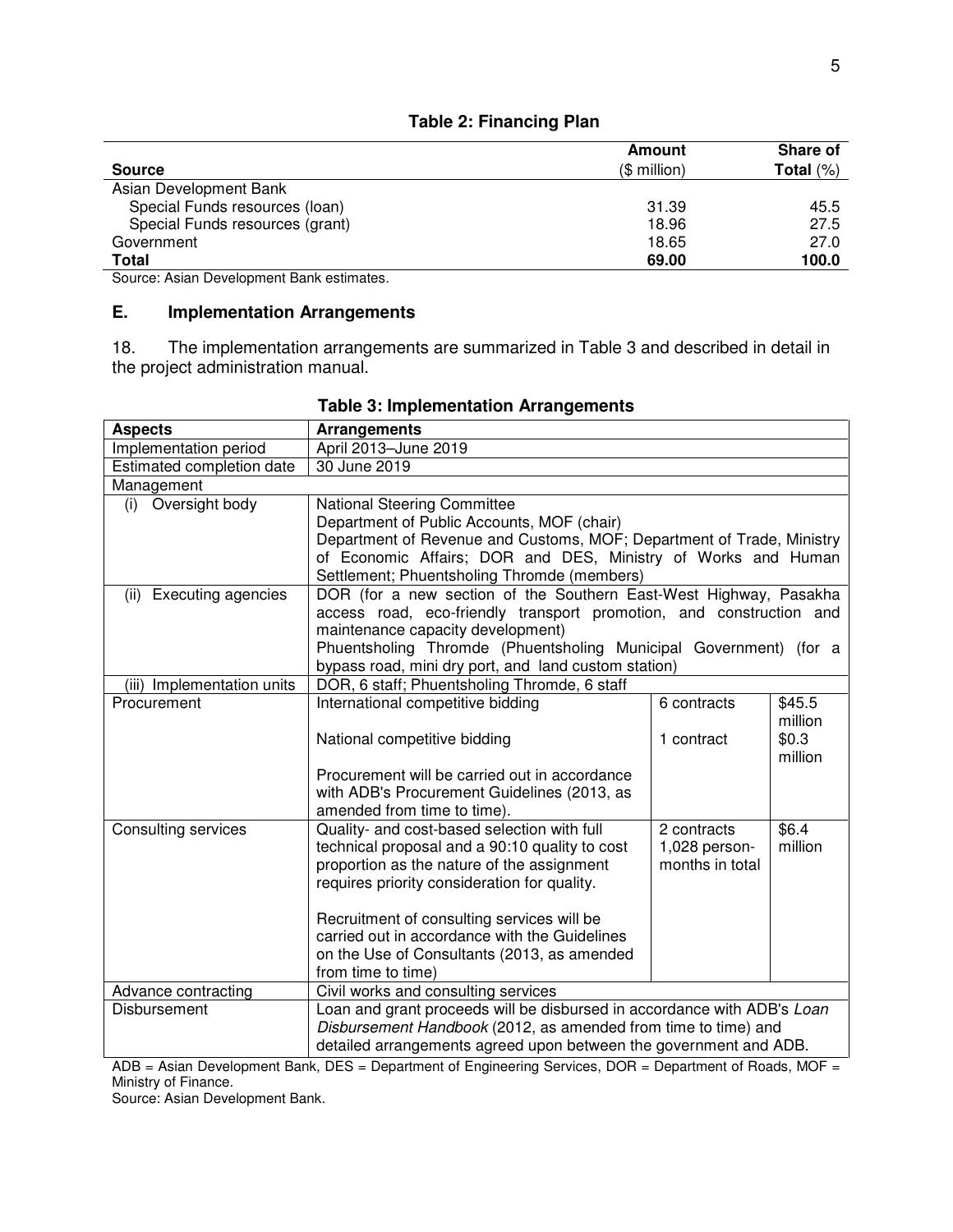#### **III. DUE DILIGENCE**

#### **A. Technical**

19. **Engineering.** The engineering design is based on site condition surveys and field investigations. It will optimize the construction works for economy and use proven technology and standard materials compatible with local conditions. Measures to support road safety and climate resilience have been incorporated in the design for the new section of the SEWH.  $13$ 

20. **Operation and maintenance.** Four agencies will be involved in the operation and maintenance (O&M) of the infrastructure to be constructed under the project: the Department of Trade for the mini dry port, the Department of Revenue and Customs for the mini dry port and the Alay land custom station, Phuentsholing Thromde for the bypass road, and the Department of Roads (DOR) for the new section of the SEWH and the Pasakha access road. Efficient custom clearance processes are being supported by an ADB-funded project (footnote 7) and associated technical assistance projects (footnote 8) that will build institutional capacity to promote sustainability. To ensure that the road component remains sustainable, consultants recruited under the project will help develop the skills and ability of the DOR and Phuentsholing Thromde to manage the road assets and oversee the road safety and climate-resilience aspects of the project throughout construction. This will provide on-the-job training to a sizable number of government officials and thereby institutionalize the skills required in this areas.

#### **B. Economic and Financial**

21. The economic assessment was carried out in accordance with ADB's Guidelines for the Economic Analysis of Projects.<sup>[14](#page-4-1)</sup> By constructing a new section of the SEWH and the Pasakha access road, the project will reduce the travel time and vehicle operating costs of road users. Construction of the mini dry port, land custom station, and the bypass road, in conjunction with the opening of the Pasakha access road, will ease the traffic in Phuentsholing. The economic internal rate of return for the project investment is estimated at 15.4%. Sensitivity analysis showed that the project would remain economically viable in the event of a 10% increase in cost, a 10% reduction in benefits, or a 1-year delay in project completion. In the unlikely event that all three of these risks occurred together, the economic internal rate of return would be 11.7%, close to the 12.0% benchmark.

22. The financial sustainability of the O&M was assessed for each subproject. This showed that expected revenues from the mini dry port will cover the O&M cost. Incremental recurrent costs associated with the new section of the SEWH and the Pasakha access road to be built under the project were estimated at 3.0% of the DOR's current O&M budget and at 0.2% of the overall DOR budget on an annual basis. Recurrent costs associated with the bypass road to be constructed in Phuentsholing were estimated to be 2% of its current budget. Since Bhutan's government has committed to provide adequate funding for the O&M of the project roads, it is reasonable to expect that funds will be available to meet these costs.

#### **C. Governance**

23. **Institutional capacity**. The DOR will be the executing agency for the project's SEWH and Pasakha access road components, and Phuentsholing Thromde will be the executing

<sup>13</sup> ADB. 2013. *Enabling Climate Change Responses in Asia and the Pacific—Building Resilience to Disaster and Climate Change Impacts (Subproject 2): Climate Change Vulnerability Assessment and Adaptations.* Manila.  $\overline{a}$ 

<sup>14</sup> ADB. 1997. *Guidelines for the Economic Analysis of Projects.* Manila.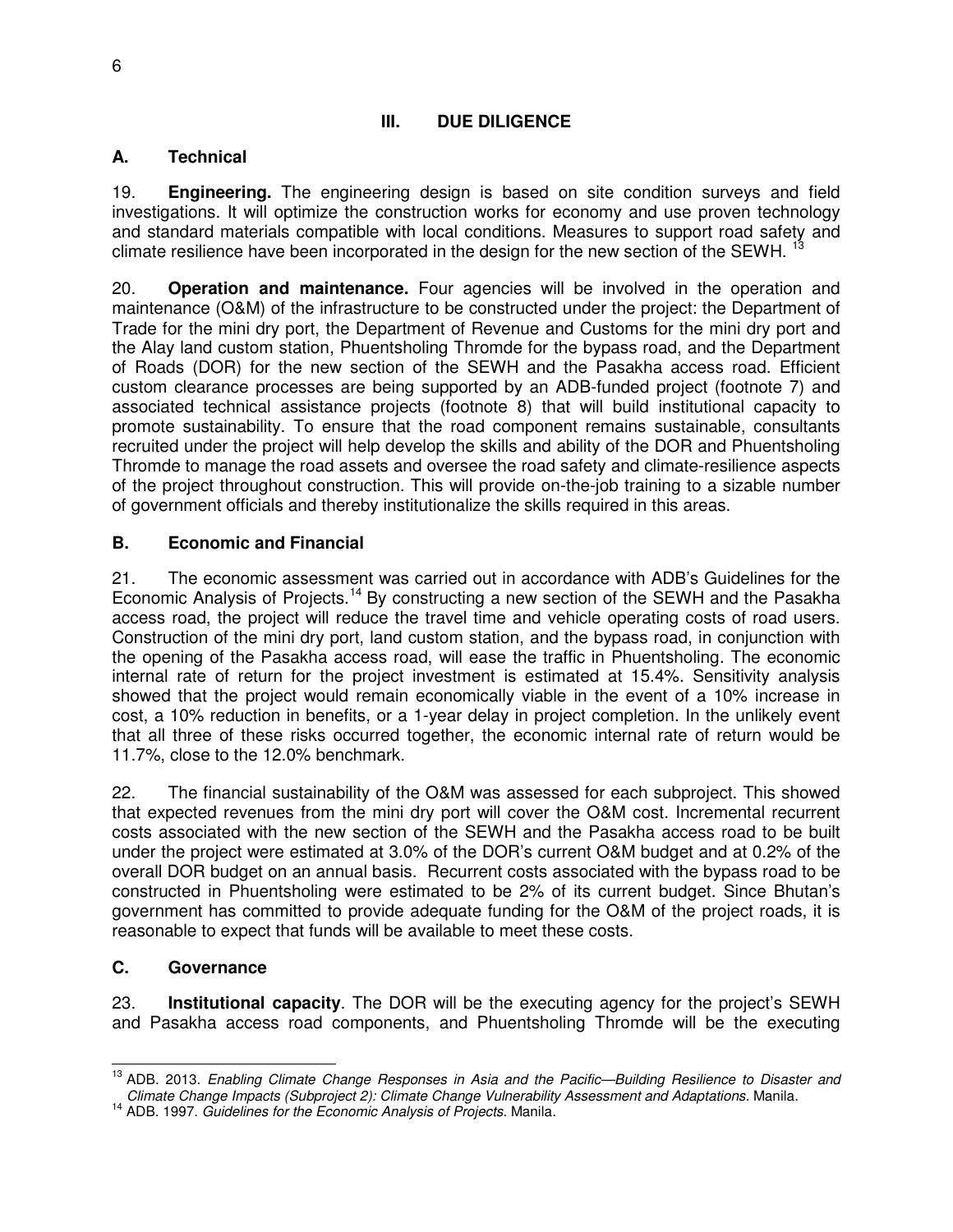agency for establishing the mini dry port, the Alay land custom station, and the bypass road in Phuentsholing City. The DOR has experience in ADB-financed projects as an executing agency and an implementing agency. Phuentsholing Thromde has not yet been an executing agency for an ADB-financed project. However, the Phuentsholing Thromde's technical staff are engineers who have been assigned to it by the Department of Engineering Services, which has been the executing agency for infrastructure improvement projects financed by ADB.

24. **Financial management.** An assessment of the accounting systems, financial reporting, and external audit procedures of the DOR and Phuentsholing Thromde concluded that their financial management systems are satisfactory. The accounting and reporting process in finance and accounting manuals developed by the Ministry of Finance will be followed. The DOR and Phuentsholing Thromde use the government's standardized budget and accounting system, which has been computerized since 2003, produces satisfactory financial reports, and ensures availability of data. Each project implementation unit of the DOR and Phuentsholing Thromde will include a suitably qualified accountant. Each will maintain its separate project records and accounts to identify financing resources received and expenditures made for the project and ensure an adequate audit trail. The Royal Audit Authority of Bhutan, an independent and nonpartisan institution authorized to perform audits on government agencies, will audit project financial statements annually in accordance with international auditing standards.

25. **Procurement.** The overall risk related to the procurement capacity of the DOR and Phuentsholing Thromde has been assessed as low. Both have implemented ADB-funded projects and have procured works and consulting services under ADB guidelines. The Public Procurement Policy Division under the Ministry of Finance oversees public procurement under the government's Procurement Rules and Regulations (2009). The division is mandated to recommend reforms of the procurement policy or laws to the government, prepare standard bidding documents, issue technical guidelines and manuals on procurement, liaise with government organizations to develop human resources and professionalism in procurement. The regulations recognize that the rules and procedures on procurement of development partners may prevail in projects funded by development partners.

26. **Anticorruption.** The Anti-Corruption Commission is empowered under the Anti-Corruption Act of Bhutan of 2006 with the authority to prevent and combat corruption and to investigate acts of corruption. ADB's Anticorruption Policy (1998, as amended to date) was explained to and discussed with the government, the DOR, and Phuentsholing Thromde. The specific policy requirements and supplementary measures are described in the project administration manual.[15](#page-5-0)

#### **D. Poverty and Social**

27. **Poverty reduction and social impact.** Remoteness is the major cause of poverty in Bhutan. The SEWH subproject will have direct benefits for the local population in the remote parts of the project area, including the poor and such vulnerable groups as households headed by women. The SEWH subproject will provide improved access for five villages that are currently not connected by motorable roads. It is expected to improve the quality of life and bring new economic opportunities by giving these villages (i) easier access to external markets, (ii) increased retailing opportunities, and (iii) easier access to health care centers and education facilities. People in the immediate and wider project influence area are expected to increase their incomes through sales of local produce at the roadside of the SEWH. The subproject will thereby significantly reduce poverty and improve livelihoods in the two beneficiary districts of

<sup>&</sup>lt;sup>15</sup> Project Administration Manual (accessible from the list of linked documents in Appendix 2).  $\overline{a}$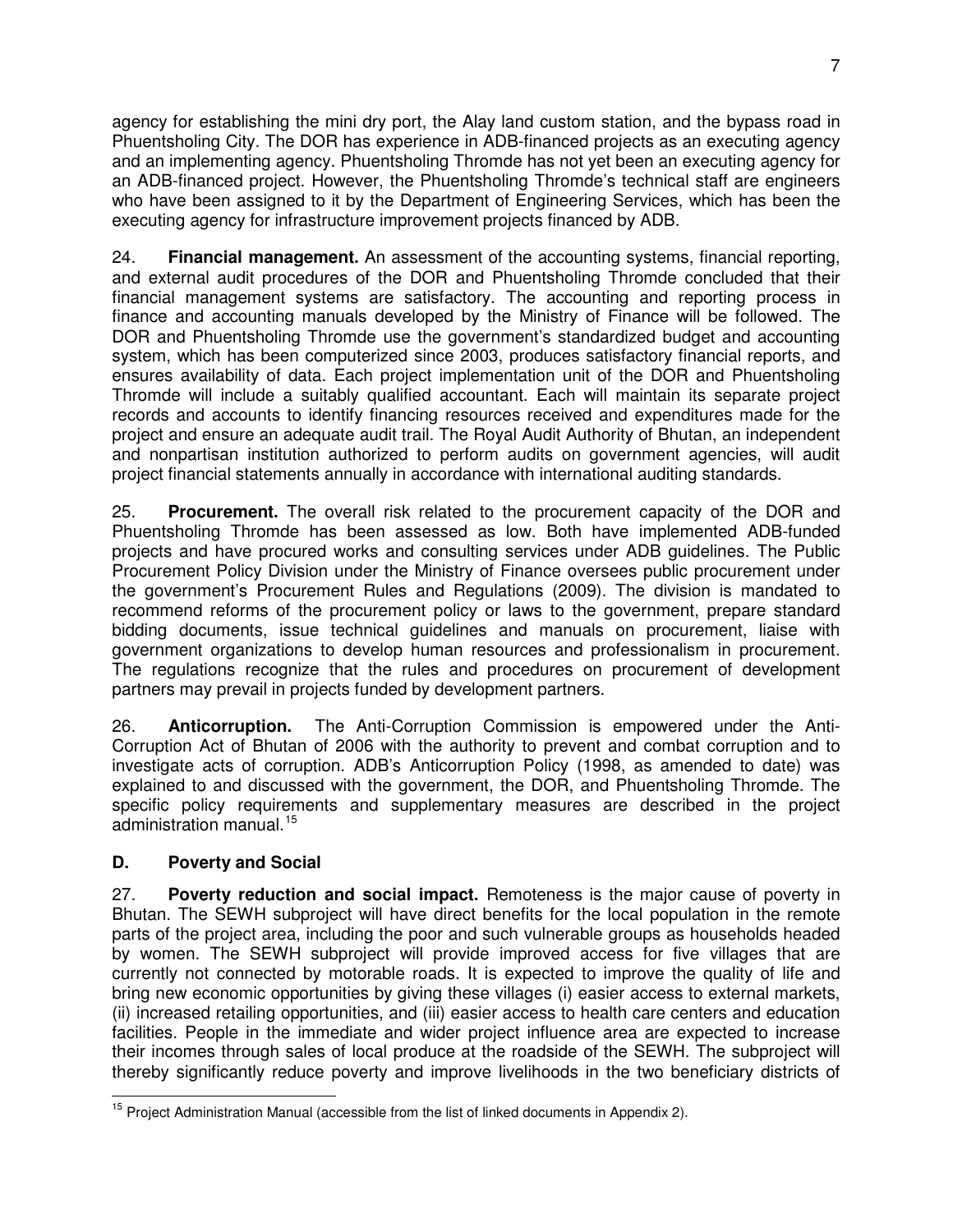Pema Gatshel and Samdrup Jongkhar.<sup>[16](#page-6-0)</sup>

28. **Gender.** A majority of the women respondents in a survey undertaken during the project preparation felt that the SEWH subproject would benefit them because it will enable them to transport their yield to market and increase their incomes. The survey revealed no significant discrimination against women in Bhutan and indicated that rural women are becoming more influential in household decision making. It also revealed that women are frequently taking on additional work to ensure a comfortable lifestyle for their families. Women may also benefit more than men from the increased access to schools that the new road will provide. Women-only facilities will be provided at the mini dry port subproject. The SEWH subproject will be built with soft shoulders to provide walkways for pedestrians and small rest areas and platforms for selling local produce at suitable locations after consulting with the local communities. At least 50% of those employed by the DOR for post-construction maintenance of the highway will be women. The capacity building for the DOR and Phuentsholing Thromde will help mainstream gendersensitive design in future projects.

29. **HIV/AIDS, human trafficking, and labor.** The National Sexually Transmitted Disease/AIDS Control Program is a multisector initiative involving all sections of society in Bhutan and has been operating since 1988, assisted by bilateral and multilateral development agencies and the United Nations. The government has been successful in carrying out awareness campaigns and providing free health care to minimize the spread of HIV/AIDS in Bhutan. The social assessments undertaken in the project area did reveal significant risks of HIV/AIDS and human trafficking. However, the DOR will conduct sessions in the five newly connected project villages to raise awareness of HIV/AIDS, human trafficking, and health and hygiene matters. The DOR and Phuentsholing Thromde will also ensure that all civil works contractors disseminate information to their workers at project sites on the risks of sexually transmitted infections. Contracts for all subprojects will include specific clauses making this a requirement, and compliance will be strictly monitored during implementation by the DOR and Phuentsholing Thromde, with the support of construction supervision consultants. The bidding documents contain provisions requiring that the contractors ensure that all the civil works comply with core labor standards, including those banning child labor; bonded labor; work discrimination based on gender, race, and ethnicity; and restrictions on freedom of association and collective bargaining.

#### **E. Safeguards**

30. **Involuntary resettlement and indigenous peoples.** The project is classified under ADB's Safeguard Policy Statement (2009) as category A for involuntary resettlement. The project was designed to minimize land acquisition and involuntary resettlement. Two resettlement plans and one land acquisition due diligence report have been prepared in accordance with the Safeguard Policy Statement and Bhutan's Government Land Act 1979 (amended in 2007). A total of 25.73 hectare of private land will be required for the project, of which 25.42 hectare will be acquired for the SEWH subproject and 0.01 hectare for the Pasakha access road, using the land-for-land or cash-for-land compensation methods. Another 0.3 hectare will be donated voluntarily for the bypass subproject. A total of 206 households and 12 structures will be affected. Eight households will be displaced physically, and 206 households will experience economic displacement. Of the latter, 50 households will lose 10% or more of their productive assets. The displaced households will be entitled to compensation for the loss of land and structures at replacement cost or to a substitute plot of similar quality, as well as

<sup>&</sup>lt;sup>16</sup> Summary Poverty Reduction and Social Strategy (accessible from the list of linked documents in Appendix 2).  $\overline{a}$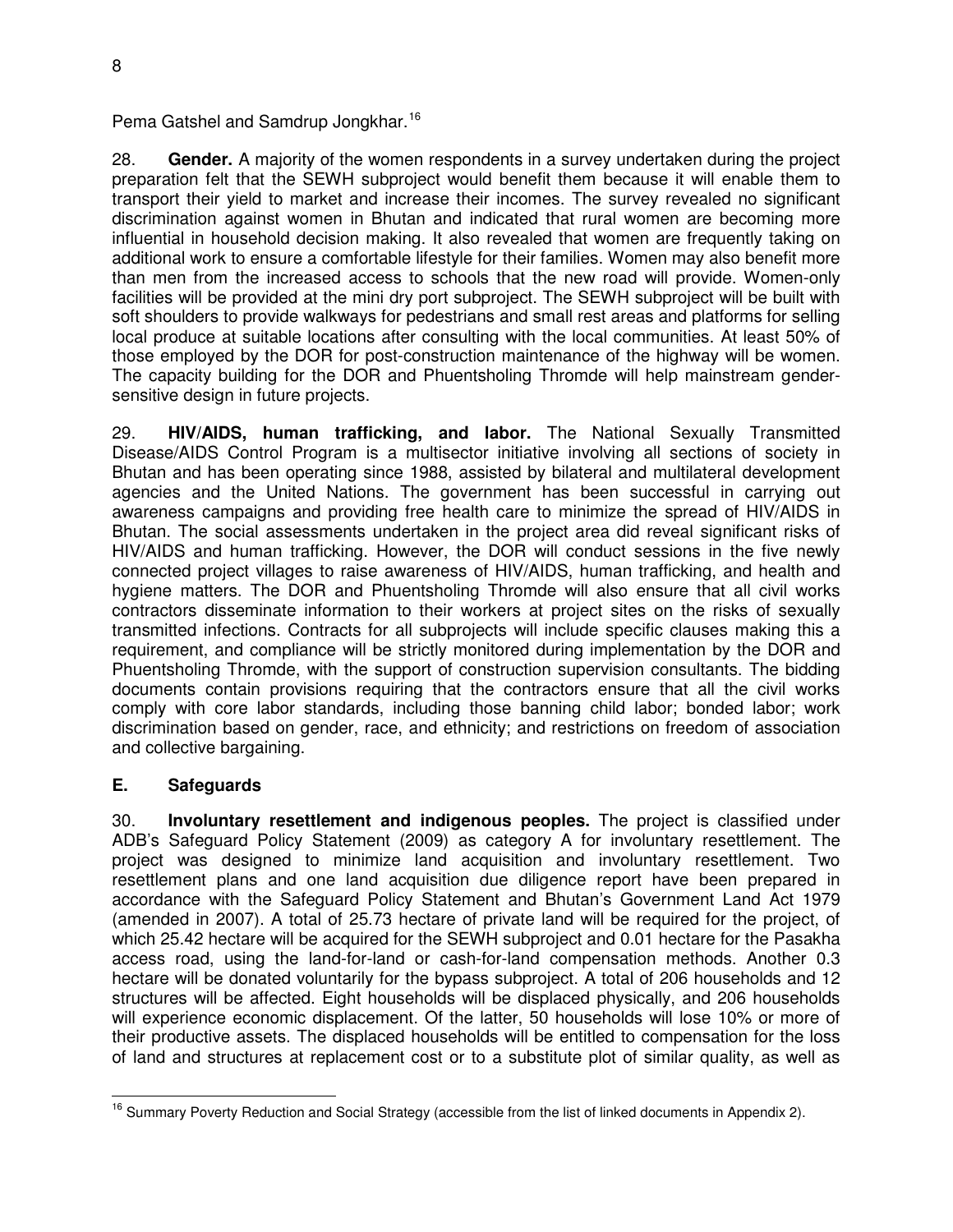shifting costs and other income restoration assistance. Resettlement is estimated to cost about \$0.6 million. Both the DOR and Phuentsholing Thromde are experienced in land acquisition and land pooling and are currently implementing ADB-financed projects. The preparatory study did not identify any impact on indigenous peoples, and the project is category C in this regard.

31. **Environment.** The project is classified as category A for the environment. The new section of the SEWH is category A, since 50.0 km of its overall 68.3 km of new road will be built through dense forests and critical wildlife habitat areas. The subprojects to construct the Pasakha access road, the bypass road, the land customs station, and the mini dry port are category B. The activities for the eco-friendly transport promotion output, which involve only design and procurement activities, are classified as category C. An environmental impact assessment (EIA) has been prepared for the new section of the SEWH. The draft EIA was disclosed on the ADB website on 2 December 2013. Three initial environmental examination reports have been prepared for the other four subprojects and disclosed on the ADB website. These assessment reports were prepared in accordance with the Safeguard Policy Statement requirements**.** Significant environmental issues are expected to arise from the building of the new stretch of the SEWH: the construction will pass through elephant corridors, involve the removal of a large number of trees and vegetation, increase the risks of poaching and illegal trade of wildlife by improving access to these areas, and present long-term issues of noise and pollution. The detailed design adjusted the road alignment to avoid passing through some critical wildlife habitat areas. In sections where this was unavoidable, measures and recommended mitigation actions have been incorporated in the engineering designs to facilitate elephant movement across the road and ensure no net loss of biodiversity. Measures to control the illegal trade of wildlife products in the project area are also included in the environmental management plan. Other typical environmental impacts of road construction are air, dust, and noise pollution; soil erosion and siltation; the generation of construction waste and waste from construction camps; and occupational health and safety issues. Steps to mitigate these impacts have been included in the environmental management plan to be attached to the bidding documents. Meaningful consultations were held with persons who will be affected during various stages of the project, as well as with such other key stakeholders as the Wildlife Conservation Division of the Department of Forests, the local governments in the project area, and the National Environment Commission. Concerns of affected persons and stakeholders will be addressed during project implementation through a grievance redress mechanism proposed in the EIA.

32. The environmental capacity of the DOR and Phuentsholing Thromde will be strengthened during project implementation. An environmental focal person will be appointed in the project implementation unit of each subproject. These focal persons will be supported by an environmental specialist engaged as part of the project consulting services. A wildlife specialist will be appointed to act as a technical advisor and external monitor for the biodiversity enhancement activities of the SEWH subproject. The project will further enhance the environmental capacity of the DOR and Phuentsholing Thromde through the procurement of equipment and training in collecting air, noise, and water quality data. Technical guidance and on-the-job training will be provided by the environmental specialist and wildlife specialist or ADB during project implementation, as necessary.

#### **F. Risks and Mitigating Measures**

33. Major risks and mitigating measures are summarized in Table 4 and described in detail in the risk assessment and risk management plan.<sup>[17](#page-7-0)</sup> The integrated benefits and impacts are

 $17$  Risk Assessment and Risk Management Plan (accessible from the list of linked documents in Appendix 2).  $\overline{a}$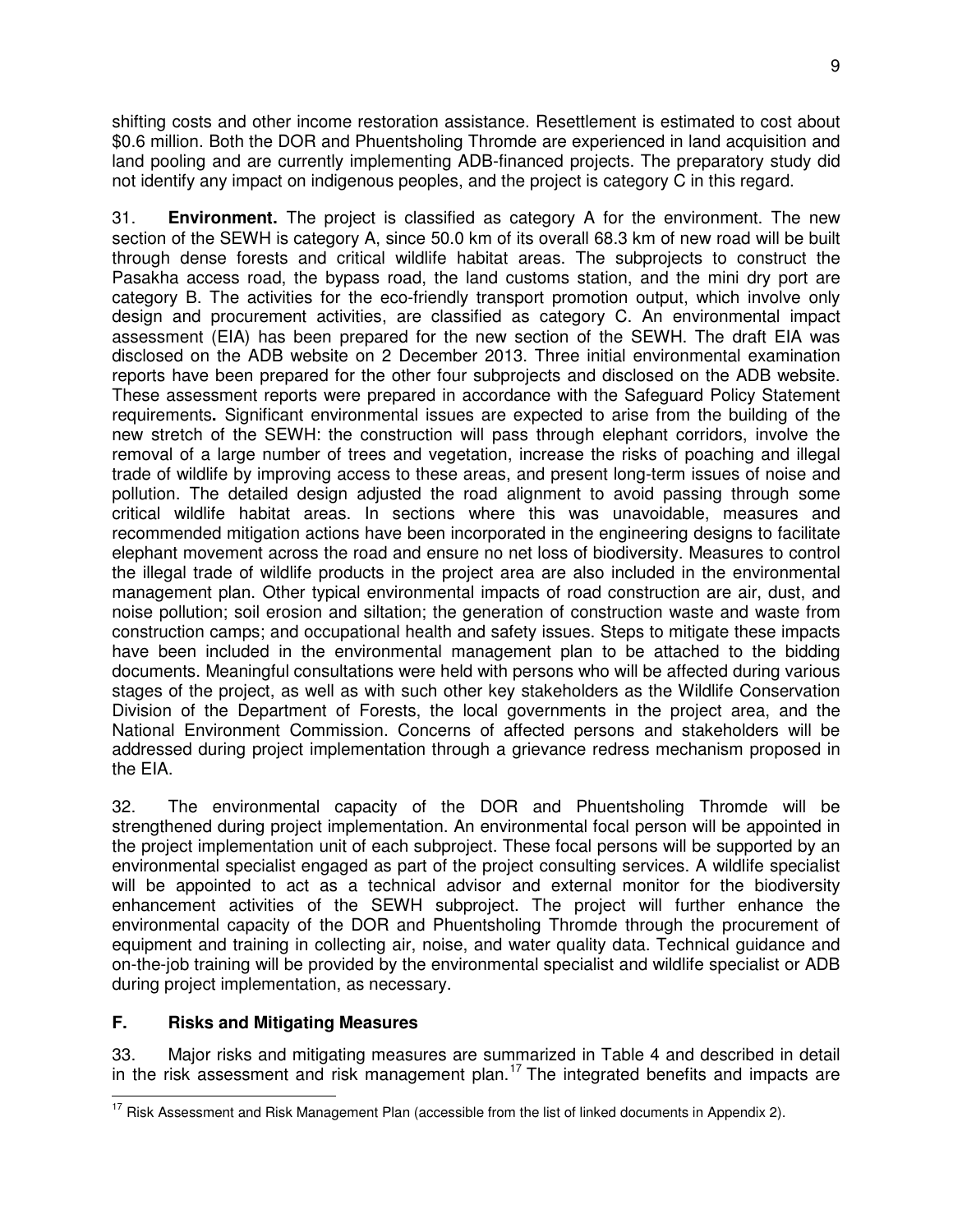expected to outweigh the costs.

| Table +. Summary or more and mingamly measures                                                         |                                                                                                                                                                                                                                             |  |  |
|--------------------------------------------------------------------------------------------------------|---------------------------------------------------------------------------------------------------------------------------------------------------------------------------------------------------------------------------------------------|--|--|
| <b>Risks</b>                                                                                           | <b>Mitigating Measures</b>                                                                                                                                                                                                                  |  |  |
| Coordination between the relevant<br>ministries and project executing<br>agencies could be inadequate. | A steering committee representing all the project-related government<br>institutions will be formed for project implementation, and regular<br>meetings will be held twice a year.                                                          |  |  |
| Project implementation could be<br>delayed.                                                            | Detailed designs for the national highway section and the Pasakha<br>access road subprojects have been completed, and advance<br>contracting is being conducted. Recruitment of design consultants is<br>ongoing for the other subprojects. |  |  |
| The project outcome and assets<br>may not be sustained.                                                | A consultant to be recruited by the Department of Roads will provide<br>continuous training to the staff on important aspects of road safety,<br>road asset management, and climate-resilience maintenance.                                 |  |  |

**Table 4: Summary of Risks and Mitigating Measures**

Source: Asian Development Bank.

#### **IV. ASSURANCES**

34. The government, the DOR, and Phuentsholing Thromde have assured ADB that implementation of the project shall conform to all applicable ADB policies including those concerning anticorruption measures, safeguards, gender, procurement, consulting services, and disbursement as described in detail in the project administration manual and financing documents.

35. The government, DOR, and Phuentsholing Thromde have agreed with ADB on certain covenants for the project, which are set forth in the financing agreement and project agreement.

#### **V. RECOMMENDATION**

36. I am satisfied that the proposed loan and grant would comply with the Articles of Agreement of the Asian Development Bank (ADB) and, acting in the absence of the President, under the provisions of Article 35.1 of the Articles of Agreement of ADB, I recommend that the Board approve

- (i) the loan in various currencies equivalent to SDR20,305,000 to the Kingdom of Bhutan for the South Asia Subregional Economic Cooperation Road Connectivity Project, from ADB's Special Funds resources, with an interest charge at the rate of 1.0% per annum during the grace period and 1.5% per annum thereafter; for a term of 32 years, including a grace period of 8 years; and such other terms and conditions as are substantially in accordance with those set forth in the draft financing agreement presented to the Board; and
- (ii) the grant not exceeding \$18,960,000 to the Kingdom of Bhutan, from ADB's Special Funds resources, for the South Asia Subregional Economic Cooperation Road Connectivity Project, on terms and conditions that are substantially in accordance with those set forth in the draft financing and project agreements presented to the Board.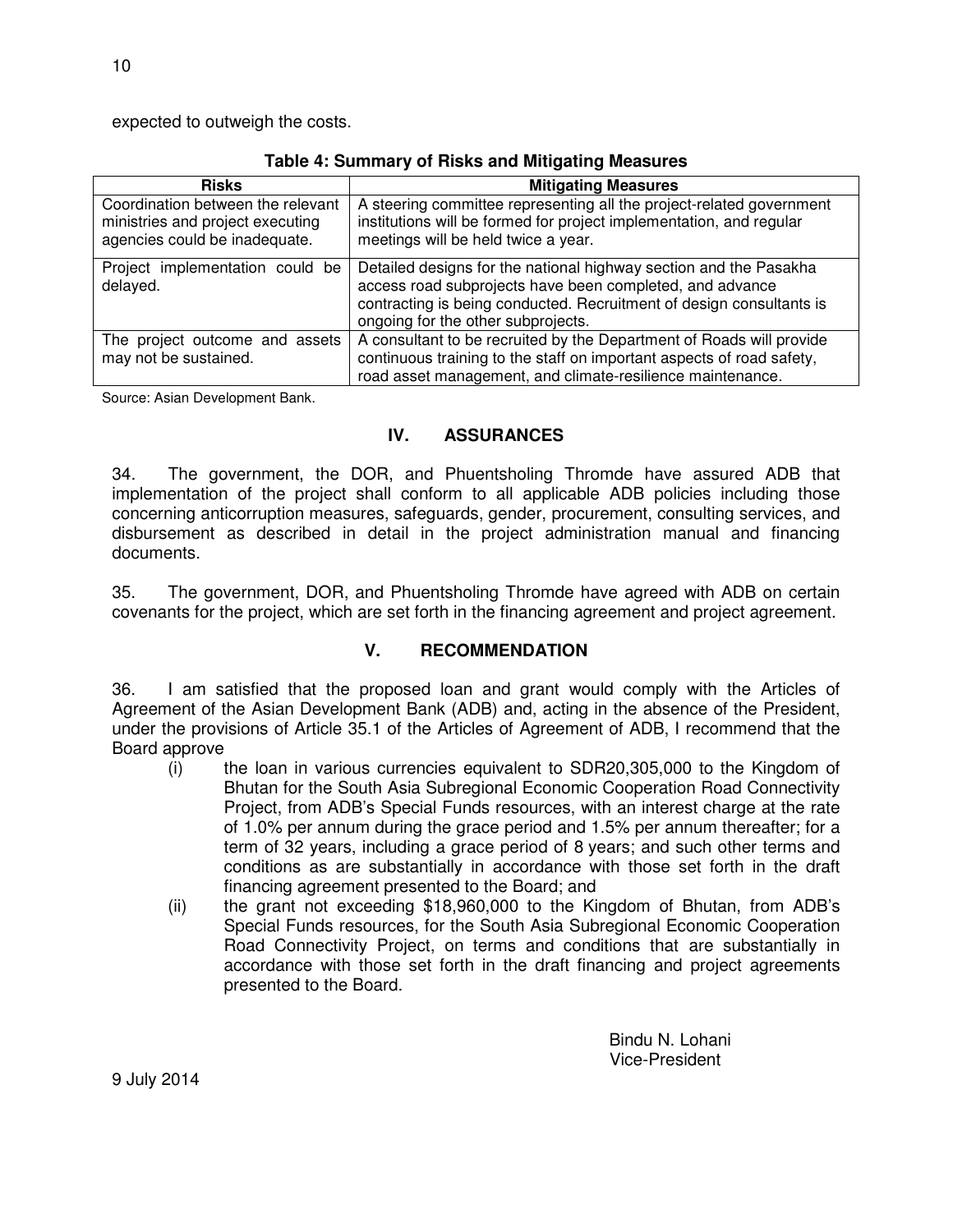| Design<br><b>Summary</b>                                                                       | <b>Performance Targets and Indicators with</b><br><b>Baselines</b>                                                                                                                                                                                                                                                                                                                                                                                                                                                                                                                                                                                                                            | <b>Data Sources and</b><br><b>Reporting</b><br><b>Mechanisms</b>                 | <b>Assumptions</b><br>and Risks                                                                                                                                                                                                                                                |
|------------------------------------------------------------------------------------------------|-----------------------------------------------------------------------------------------------------------------------------------------------------------------------------------------------------------------------------------------------------------------------------------------------------------------------------------------------------------------------------------------------------------------------------------------------------------------------------------------------------------------------------------------------------------------------------------------------------------------------------------------------------------------------------------------------|----------------------------------------------------------------------------------|--------------------------------------------------------------------------------------------------------------------------------------------------------------------------------------------------------------------------------------------------------------------------------|
| Impact                                                                                         | By 2022:                                                                                                                                                                                                                                                                                                                                                                                                                                                                                                                                                                                                                                                                                      | For all indicators:                                                              | <b>Assumptions</b>                                                                                                                                                                                                                                                             |
| Cross-border<br>movement of<br>goods between<br>Bhutan and its                                 | Cross-border cargo volume facilitated<br>reaches 6.0 billion tons per year from 4.6<br>billion tons in 2012                                                                                                                                                                                                                                                                                                                                                                                                                                                                                                                                                                                   | Department of<br>Revenue and<br><b>Customs statistics</b>                        | Free trade<br>agreement with<br>India continues.                                                                                                                                                                                                                               |
| neighboring<br>countries<br>improved.                                                          | Trade volume in goods increases by 20%<br>from 2012 level of \$1.66 billion (\$0.59 billion<br>in exports and \$1.07 billion in imports)                                                                                                                                                                                                                                                                                                                                                                                                                                                                                                                                                      |                                                                                  | Reform<br>measures<br>promoted under<br>the SASEC<br>Trade<br>Facilitation<br>Program are<br>implemented<br>successfully<br>and on a timely<br>basis.                                                                                                                          |
| <b>Outcome</b>                                                                                 | By 2019:                                                                                                                                                                                                                                                                                                                                                                                                                                                                                                                                                                                                                                                                                      | For all indicators:                                                              | <b>Assumption</b>                                                                                                                                                                                                                                                              |
| Road connectivity<br>and transport<br>efficiency in the<br>project areas in<br>Bhutan improved | Average travel time between Nganglam and<br>Dewathang reduced by 80% from 12 hours<br>in 2013<br>Average travel time to Pasakha industrial<br>area from Jaigaon junction reduced by 90%<br>from 100 minutes in 2013<br>Average daily vehicle-kilometers in the first<br>full year of operation reaches 380 for new<br>Pasakha access road, 30,000 for new<br>Nganglam-Dewathang road section, and<br>3,000 for new Phuentsholing bypass road<br>Annual fatality rate along the project roads<br>remains less than 5 per 10,000 vehicles.<br>All residents in 5 newly connected villages<br>become aware of the issues of HIV/AIDS,<br>human trafficking, and health and hygiene<br>standards. | Post-<br>implementation<br>measurement by<br>DOR and<br>Phuentsholing<br>Thromde | The<br>government<br>continues to<br>provide<br>adequate funds<br>for routine and<br>periodic<br>maintenance<br>for existing<br>roads.<br><b>Risk</b><br>Access road on<br>India's side of<br>the border to<br>connect to<br>Pasakha will<br>not be<br>constructed in<br>time. |

#### **DESIGN AND MONITORING FRAMEWORK**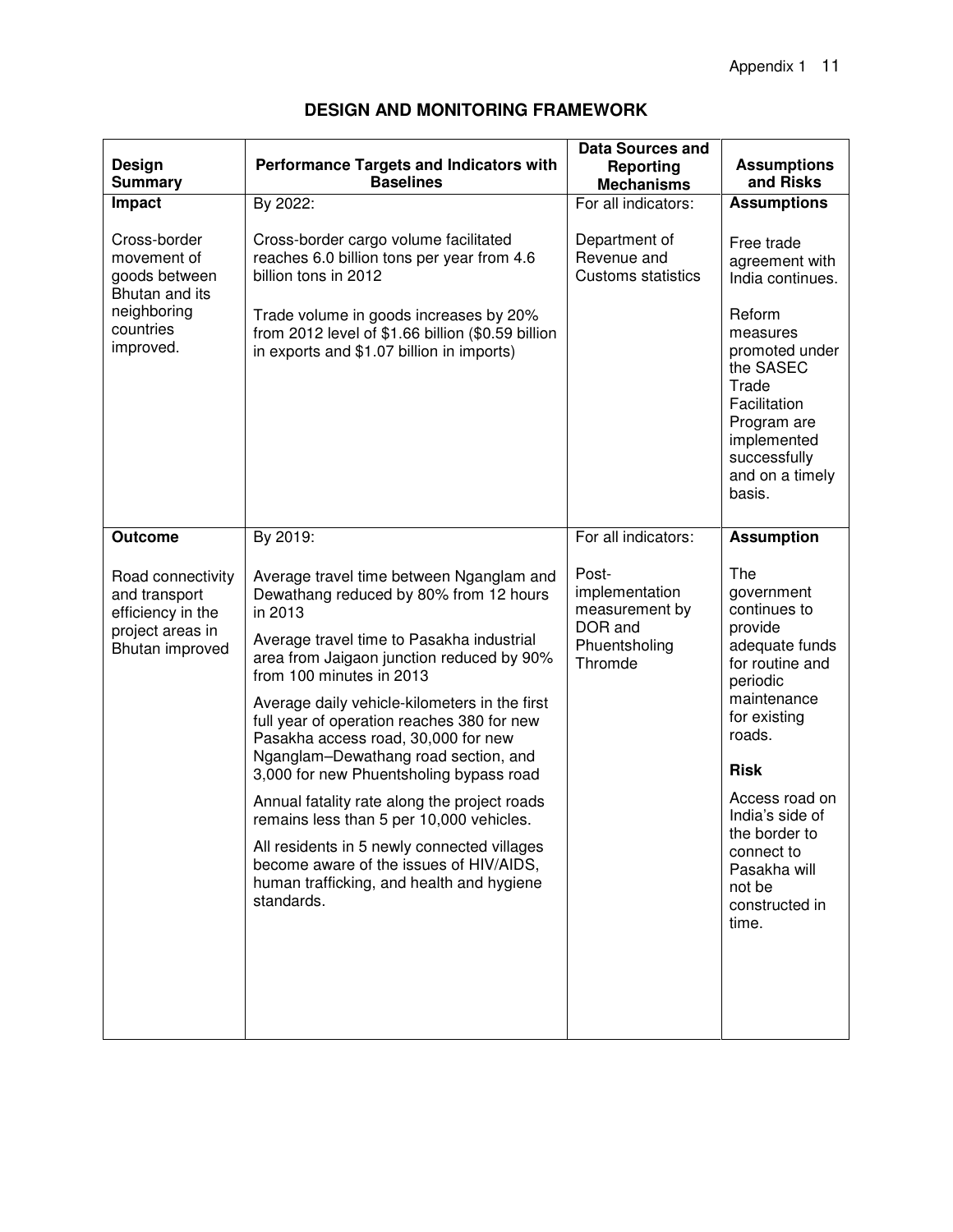|                                                              |                                                                                                                                                                                                        | <b>Data Sources and</b>                                               |                                                                |
|--------------------------------------------------------------|--------------------------------------------------------------------------------------------------------------------------------------------------------------------------------------------------------|-----------------------------------------------------------------------|----------------------------------------------------------------|
| Design                                                       | <b>Performance Targets and Indicators with</b>                                                                                                                                                         | <b>Reporting</b>                                                      | <b>Assumptions</b>                                             |
| <b>Summary</b>                                               | <b>Baselines</b>                                                                                                                                                                                       | <b>Mechanisms</b>                                                     | and Risks                                                      |
| <b>Outputs</b>                                               | By 2019:                                                                                                                                                                                               | For all indicators:                                                   | <b>Assumption</b>                                              |
| 1. Roads built<br>and trade<br>infrastructure<br>established | 68.3 km of the Southern East-West<br>Highway between Nganglam and<br>Dewathang and about 1.2 km of access<br>road between Pasakha industrial estate and<br>India constructed                           | Monitoring reports<br>and PCR by DOR<br>and Phuentsholing<br>Thromde. | The<br>government<br>releases<br>counterpart<br>funds on time. |
|                                                              | A mini dry port constructed in Phuentsholing<br>and land custom station at Alay established                                                                                                            |                                                                       |                                                                |
|                                                              | About 2.7 km of bypass road constructed in<br><b>Phuentsholing City</b>                                                                                                                                |                                                                       |                                                                |
| 2. Road                                                      | By 2019:                                                                                                                                                                                               | For all indicators:                                                   |                                                                |
| construction<br>and<br>maintenance<br>capacity               | Manuals and tool kits for road safety, road<br>asset management, and climate-resilient<br>design and maintenance of roads<br>developed and adopted                                                     | Monitoring reports<br>and PCR by DOR                                  |                                                                |
| improved                                                     | Road maintenance plans and budgets<br>prepared, using the road asset<br>management system                                                                                                              | Pre- and post-<br>evaluation of<br>training participants              |                                                                |
|                                                              | Number of DOR staff members with certified<br>skills in road safety, road asset<br>management, and climate-resilient design<br>and maintenance of roads reaches 30<br>(Baseline: fewer than 5 in 2013) | by DOR                                                                |                                                                |
| 3. Eco-friendly                                              | By 2015:                                                                                                                                                                                               | Midterm report on                                                     |                                                                |
| transport                                                    | Pilot scheme for promotion of clean-                                                                                                                                                                   | 11th five-year plan                                                   |                                                                |
| promoted                                                     | energy vehicles completed                                                                                                                                                                              | by the government                                                     |                                                                |
|                                                              | (Baseline: none)                                                                                                                                                                                       |                                                                       |                                                                |

| <b>Activities with Milestones</b>                                                                                                                                                                                                                                                                                                                                                                                                | <b>Inputs</b>                                                               |
|----------------------------------------------------------------------------------------------------------------------------------------------------------------------------------------------------------------------------------------------------------------------------------------------------------------------------------------------------------------------------------------------------------------------------------|-----------------------------------------------------------------------------|
| 1. Roads built and trade infrastructure established<br>Nganglam-Dewathang section of Southern East-West Highway and<br>1.1.<br>Pasakha access road constructed<br>1.1.1 Mobilize supervision and capacity development consultant by October<br>2014                                                                                                                                                                              | Loan<br><b>ADB: \$31.39 million</b><br>Grant<br><b>ADB: \$18.96 million</b> |
| 1.1.2 Award civil works contract by December 2014<br>1.1.3 Commence construction by January 2015<br>1.1.4 Conduct awareness campaigns on HIV/AIDS, human trafficking, and<br>health and hygiene standards in five newly connected villages at least<br>twice by December 2018.                                                                                                                                                   | Government:<br>\$18.65 million                                              |
| Mini dry port in Phuentsholing and land custom station at Alay<br>1.2.<br>constructed<br>1.2.1 Complete bidding documents by April 2015<br>1.2.2 Award work contract for mini dry port by December 2015<br>1.2.3 Commence construction of mini dry port by January 2016<br>1.2.4 Award work contract for Alay land custom station by December 2016<br>1.2.5 Commence construction of land custom station at Alay by January 2017 |                                                                             |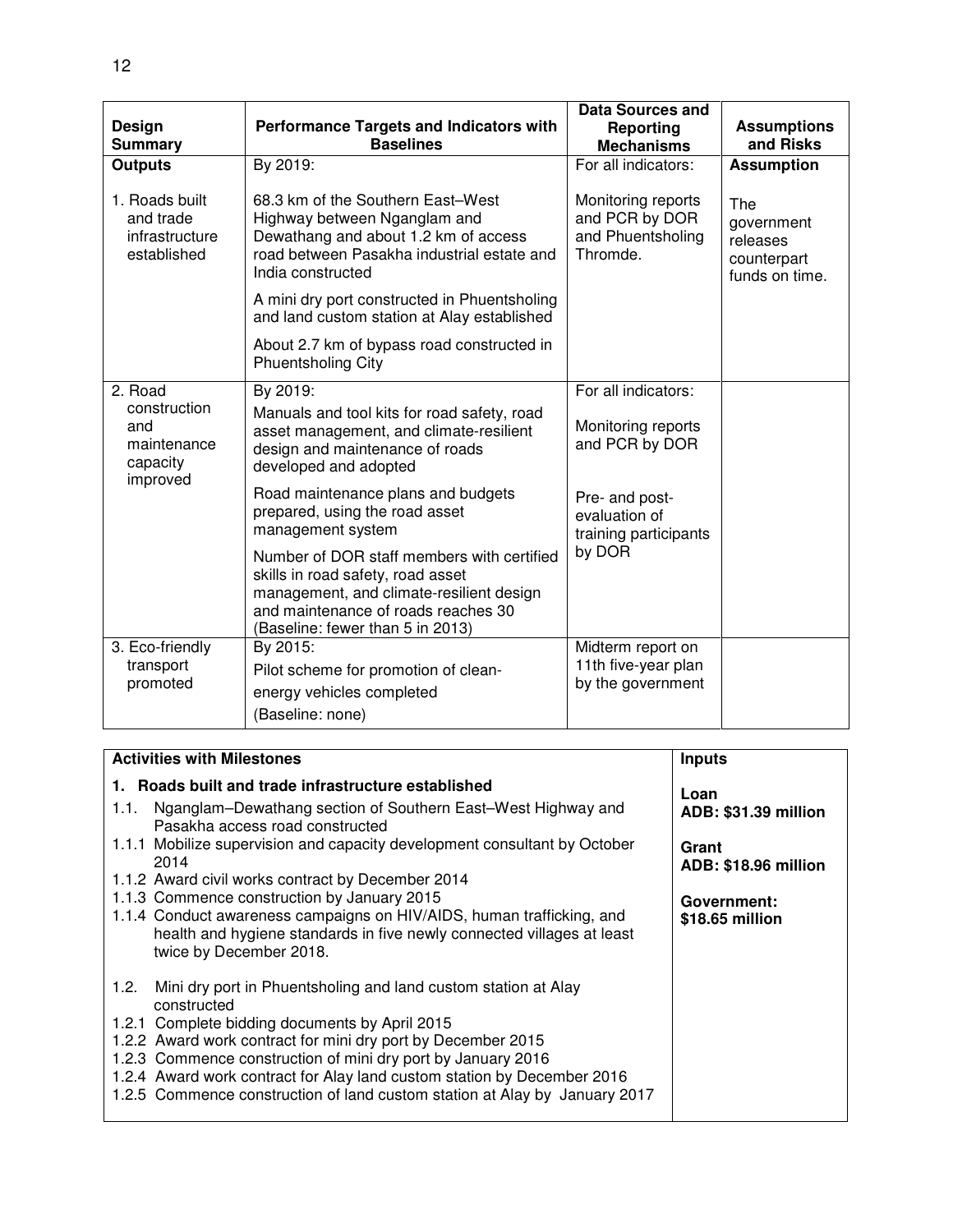| Bypass road in Phuentsholing City constructed<br>1.3.                                                                 |  |
|-----------------------------------------------------------------------------------------------------------------------|--|
| 1.3.1 Mobilize design and supervision consultant by October 2014                                                      |  |
| 1.3.2 Complete detailed design and bidding documents by August 2015                                                   |  |
| 1.3.3 Award civil works contract by May 2016                                                                          |  |
| 1.3.4 Commence civil works by June 2016                                                                               |  |
| 2. Road construction and maintenance capacity improved                                                                |  |
|                                                                                                                       |  |
| Develop manuals and tool kits for road safety, road asset management,<br>2.1                                          |  |
| and climate-resilient design and maintenance of roads by December                                                     |  |
| 2016.                                                                                                                 |  |
| Start using road asset management system for maintenance planning and<br>$2.2^{\circ}$                                |  |
| budgeting by December 2017.                                                                                           |  |
| 2.3<br>Conduct training programs on road safety, road asset management, and                                           |  |
| climate-resilient design and maintenance for at least 50 participants from                                            |  |
| DOR by June 2018.                                                                                                     |  |
| 3. Eco-friendly transport promoted                                                                                    |  |
|                                                                                                                       |  |
| Finalize the implementation plan and design of the pilot scheme for clean-<br>3.1                                     |  |
| energy vehicles promotion by December 2014                                                                            |  |
| Start a pilot scheme for clean-energy vehicles promotion by July 2015.<br>3.2                                         |  |
| $ADB = Asian Development Bank$ , $DOR = Department of Roads$ , $km = kilometer$ , $PCR = project completion report$ , |  |

SASEC = South Asia Subregional Economic Cooperation. Source: Asian Development Bank.